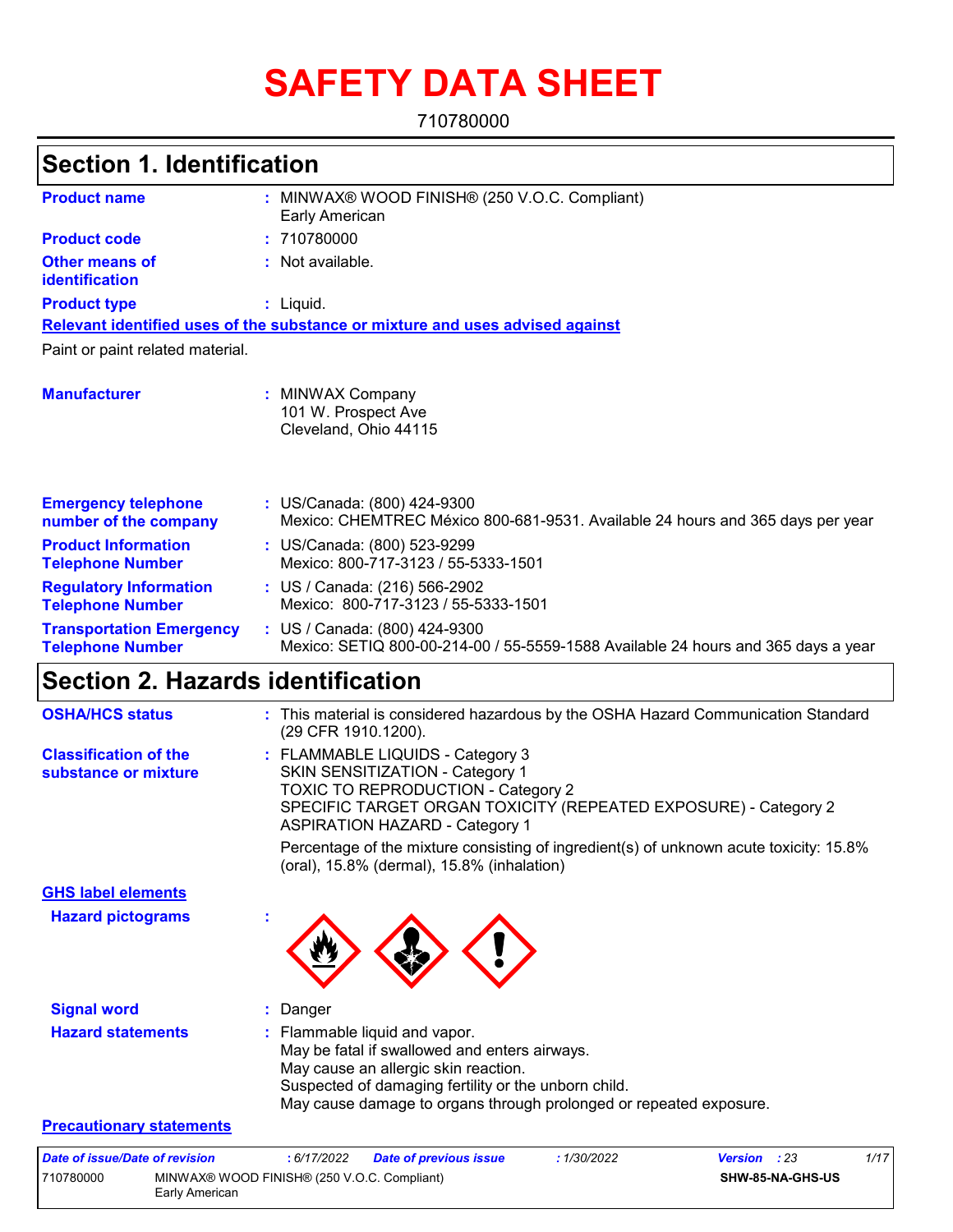# **Section 2. Hazards identification**

| <b>General</b>                             | : Read label before use. Keep out of reach of children. If medical advice is needed,<br>have product container or label at hand.                                                                                                                                                                                                                                                                                                                                                                                                                                          |
|--------------------------------------------|---------------------------------------------------------------------------------------------------------------------------------------------------------------------------------------------------------------------------------------------------------------------------------------------------------------------------------------------------------------------------------------------------------------------------------------------------------------------------------------------------------------------------------------------------------------------------|
| <b>Prevention</b>                          | Obtain special instructions before use. Do not handle until all safety precautions have<br>been read and understood. Wear protective gloves, protective clothing and eye or face<br>protection. Keep away from heat, hot surfaces, sparks, open flames and other ignition<br>sources. No smoking. Use explosion-proof electrical, ventilating or lighting equipment.<br>Use non-sparking tools. Take action to prevent static discharges. Keep container<br>tightly closed. Do not breathe vapor. Contaminated work clothing must not be allowed<br>out of the workplace. |
| <b>Response</b>                            | : IF exposed or concerned: Get medical advice or attention. IF SWALLOWED:<br>Immediately call a POISON CENTER or doctor. Do NOT induce vomiting. IF ON SKIN<br>(or hair): Take off immediately all contaminated clothing. Rinse skin with water. Wash<br>contaminated clothing before reuse. IF ON SKIN: Wash with plenty of water. If skin<br>irritation or rash occurs: Get medical advice or attention.                                                                                                                                                                |
| <b>Storage</b>                             | : Store locked up. Store in a well-ventilated place. Keep cool.                                                                                                                                                                                                                                                                                                                                                                                                                                                                                                           |
| <b>Disposal</b>                            | Dispose of contents and container in accordance with all local, regional, national and<br>international regulations.                                                                                                                                                                                                                                                                                                                                                                                                                                                      |
| <b>Supplemental label</b><br>elements      | DELAYED EFFECTS FROM LONG TERM OVEREXPOSURE. Contains solvents which<br>can cause permanent brain and nervous system damage. Intentional misuse by<br>deliberately concentrating and inhaling the contents can be harmful or fatal. WARNING:<br>This product contains chemicals known to the State of California to cause cancer and<br>birth defects or other reproductive harm.                                                                                                                                                                                         |
|                                            | This product contains a Significant New Use Rule (SNUR) Chemical. Do not allow this<br>product to enter drains, sewers, wastewater treatment systems, groundwater, streams,<br>lakes or ponds. See Environmental Data Sheet (EDS) for additional details.                                                                                                                                                                                                                                                                                                                 |
|                                            | Please refer to the SDS for additional information. Keep out of reach of children. Do not<br>transfer contents to other containers for storage.                                                                                                                                                                                                                                                                                                                                                                                                                           |
| <b>Hazards not otherwise</b><br>classified | DANGER: Rags, steel wool, other waste soaked with this product, and sanding residue<br>t.<br>may spontaneously catch fire if improperly discarded. Immediately place rags, steel<br>wool, other waste soaked with this product, and sanding residue in a sealed, water-filled,<br>metal container. Dispose of in accordance with local fire regulations.                                                                                                                                                                                                                  |

# **Section 3. Composition/information on ingredients**

#### **Substance/mixture**

**Other means of identification**

- **:** Mixture
- **:** Not available.

#### **CAS number/other identifiers**

| <b>Ingredient name</b>               | % by weight | <b>CAS number</b> |
|--------------------------------------|-------------|-------------------|
| Heavy Naphthenic Petroleum Oil       | 225 - ≤50   | 64742-52-5        |
| Light Aliphatic Hydrocarbon          | $\leq 14$   | 64742-47-8        |
| Aliphatic Solvent                    | l≤5         | 64742-47-8        |
| Mineral Spirits (Odorless)           | $\leq$ 1    | 64742-47-8        |
| Xylene, mixed isomers                | $\leq$ 1    | 1330-20-7         |
| Light Aromatic Hydrocarbons          | ≤0.3        | 64742-95-6        |
| Methyl Ethyl Ketoxime                | l≤0.3       | 96-29-7           |
| trimethylbenzene                     | l≤0.3       | 25551-13-7        |
| Hydrotreated Heavy Petroleum Naphtha | l≤0.3       | 64742-48-9        |
| Zirconium 2-Ethylhexanoate           | l≤0.3       | 22464-99-9        |

Any concentration shown as a range is to protect confidentiality or is due to batch variation.

**There are no additional ingredients present which, within the current knowledge of the supplier and in the concentrations applicable, are classified and hence require reporting in this section.**

#### **Occupational exposure limits, if available, are listed in Section 8.**

| Date of issue/Date of revision |                                                               | : 6/17/2022 | Date of previous issue | 1/30/2022 | <b>Version</b> : 23 |                         | 2/17 |
|--------------------------------|---------------------------------------------------------------|-------------|------------------------|-----------|---------------------|-------------------------|------|
| 710780000                      | MINWAX® WOOD FINISH® (250 V.O.C. Compliant)<br>Early American |             |                        |           |                     | <b>SHW-85-NA-GHS-US</b> |      |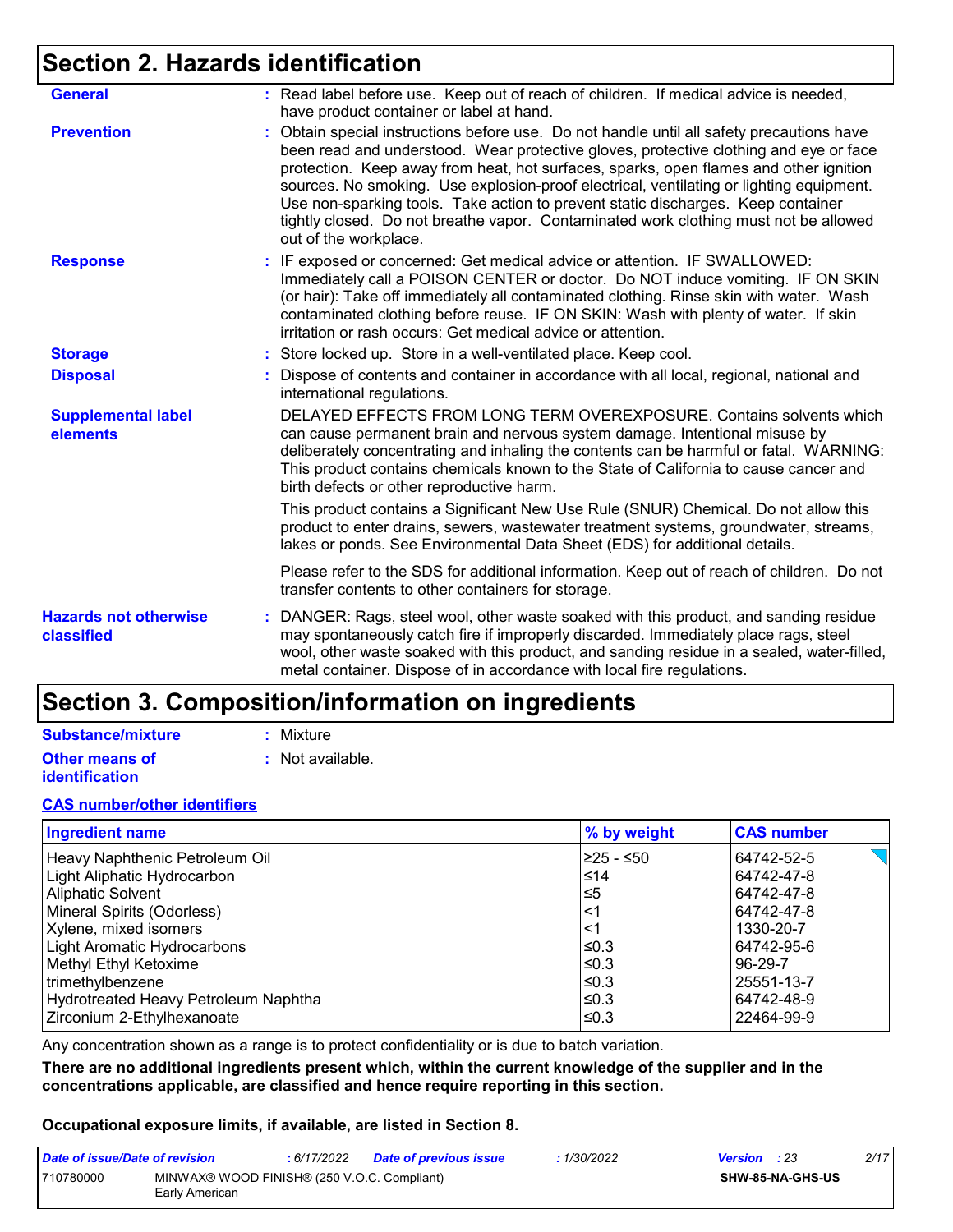# **Section 4. First aid measures**

| <b>Description of necessary first aid measures</b> |                                                                                                                                                                                                                                                                                                                                                                                                                                                                                                                                                                                                                                                                                                                                                         |
|----------------------------------------------------|---------------------------------------------------------------------------------------------------------------------------------------------------------------------------------------------------------------------------------------------------------------------------------------------------------------------------------------------------------------------------------------------------------------------------------------------------------------------------------------------------------------------------------------------------------------------------------------------------------------------------------------------------------------------------------------------------------------------------------------------------------|
| <b>Eye contact</b>                                 | : Immediately flush eyes with plenty of water, occasionally lifting the upper and lower<br>eyelids. Check for and remove any contact lenses. Continue to rinse for at least 10<br>minutes. Get medical attention following exposure or if feeling unwell.                                                                                                                                                                                                                                                                                                                                                                                                                                                                                               |
| <b>Inhalation</b>                                  | : Remove victim to fresh air and keep at rest in a position comfortable for breathing. If<br>not breathing, if breathing is irregular or if respiratory arrest occurs, provide artificial<br>respiration or oxygen by trained personnel. It may be dangerous to the person providing<br>aid to give mouth-to-mouth resuscitation. Get medical attention. If unconscious, place<br>in recovery position and get medical attention immediately. Maintain an open airway.<br>Loosen tight clothing such as a collar, tie, belt or waistband.                                                                                                                                                                                                               |
| <b>Skin contact</b>                                | : Wash with plenty of soap and water. Remove contaminated clothing and shoes. Wash<br>contaminated clothing thoroughly with water before removing it, or wear gloves.<br>Continue to rinse for at least 10 minutes. Get medical attention. In the event of any<br>complaints or symptoms, avoid further exposure. Wash clothing before reuse. Clean<br>shoes thoroughly before reuse.                                                                                                                                                                                                                                                                                                                                                                   |
| <b>Ingestion</b>                                   | : Get medical attention immediately. Call a poison center or physician. Wash out mouth<br>with water. Remove dentures if any. If material has been swallowed and the exposed<br>person is conscious, give small quantities of water to drink. Stop if the exposed person<br>feels sick as vomiting may be dangerous. Aspiration hazard if swallowed. Can enter<br>lungs and cause damage. Do not induce vomiting. If vomiting occurs, the head should<br>be kept low so that vomit does not enter the lungs. Never give anything by mouth to an<br>unconscious person. If unconscious, place in recovery position and get medical<br>attention immediately. Maintain an open airway. Loosen tight clothing such as a collar,<br>tie, belt or waistband. |

#### **Most important symptoms/effects, acute and delayed**

| <b>Potential acute health effects</b> |
|---------------------------------------|
|---------------------------------------|

| Eye contact                                                   | : No known significant effects or critical hazards.                                                                                                    |
|---------------------------------------------------------------|--------------------------------------------------------------------------------------------------------------------------------------------------------|
| <b>Inhalation</b>                                             | No known significant effects or critical hazards.                                                                                                      |
| <b>Skin contact</b>                                           | May cause an allergic skin reaction.                                                                                                                   |
| <b>Ingestion</b>                                              | : May be fatal if swallowed and enters airways.                                                                                                        |
| <b>Over-exposure signs/symptoms</b>                           |                                                                                                                                                        |
| <b>Eye contact</b>                                            | : No specific data.                                                                                                                                    |
| <b>Inhalation</b>                                             | : Adverse symptoms may include the following:<br>reduced fetal weight<br>increase in fetal deaths<br>skeletal malformations                            |
| <b>Skin contact</b>                                           | : Adverse symptoms may include the following:<br>irritation<br>redness<br>reduced fetal weight<br>increase in fetal deaths<br>skeletal malformations   |
| <b>Ingestion</b>                                              | : Adverse symptoms may include the following:<br>nausea or vomiting<br>reduced fetal weight<br>increase in fetal deaths<br>skeletal malformations      |
|                                                               | Indication of immediate medical attention and special treatment needed, if necessary                                                                   |
| <b>Notes to physician</b>                                     | : Treat symptomatically. Contact poison treatment specialist immediately if large<br>quantities have been ingested or inhaled.                         |
| <b>Specific treatments</b>                                    | : No specific treatment.                                                                                                                               |
| Date of issue/Date of revision<br>710780000<br>Early American | : 6/17/2022<br>: 1/30/2022<br>Version : 23<br>3/17<br><b>Date of previous issue</b><br>SHW-85-NA-GHS-US<br>MINWAX® WOOD FINISH® (250 V.O.C. Compliant) |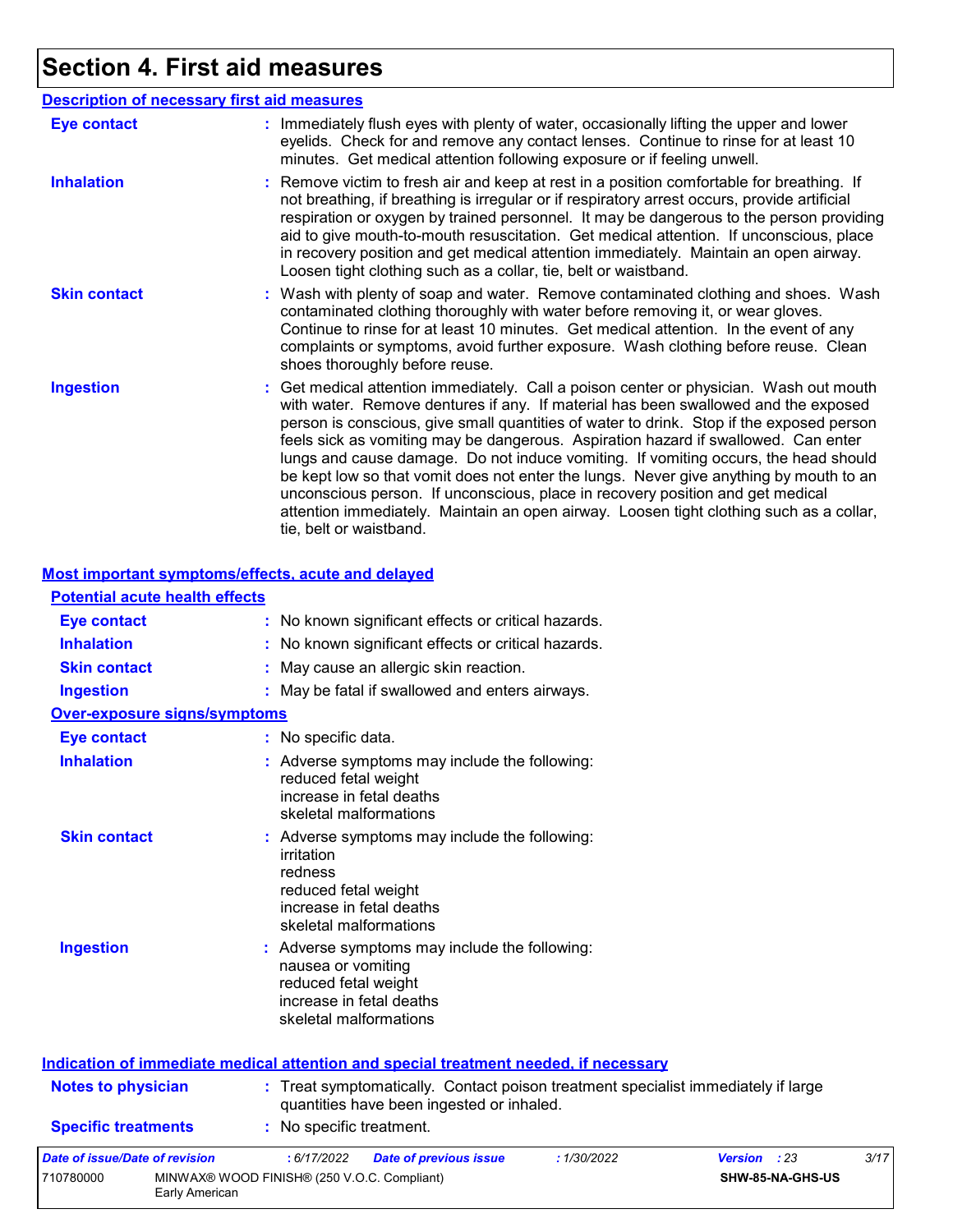### **Section 4. First aid measures**

**Protection of first-aiders** : No action shall be taken involving any personal risk or without suitable training. It may be dangerous to the person providing aid to give mouth-to-mouth resuscitation. Wash contaminated clothing thoroughly with water before removing it, or wear gloves.

#### **See toxicological information (Section 11)**

# **Section 5. Fire-fighting measures**

| <b>Extinguishing media</b>                               |                                                                                                                                                                                                                                                                                                                                                                                                                          |
|----------------------------------------------------------|--------------------------------------------------------------------------------------------------------------------------------------------------------------------------------------------------------------------------------------------------------------------------------------------------------------------------------------------------------------------------------------------------------------------------|
| <b>Suitable extinguishing</b><br>media                   | : Use dry chemical, $CO2$ , water spray (fog) or foam.                                                                                                                                                                                                                                                                                                                                                                   |
| <b>Unsuitable extinguishing</b><br>media                 | : Do not use water jet.                                                                                                                                                                                                                                                                                                                                                                                                  |
| <b>Specific hazards arising</b><br>from the chemical     | : Flammable liquid and vapor. Runoff to sewer may create fire or explosion hazard. In a<br>fire or if heated, a pressure increase will occur and the container may burst, with the risk<br>of a subsequent explosion. The vapor/gas is heavier than air and will spread along the<br>ground. Vapors may accumulate in low or confined areas or travel a considerable<br>distance to a source of ignition and flash back. |
| <b>Hazardous thermal</b><br>decomposition products       | Decomposition products may include the following materials:<br>carbon dioxide<br>carbon monoxide                                                                                                                                                                                                                                                                                                                         |
| <b>Special protective actions</b><br>for fire-fighters   | : Promptly isolate the scene by removing all persons from the vicinity of the incident if<br>there is a fire. No action shall be taken involving any personal risk or without suitable<br>training. Move containers from fire area if this can be done without risk. Use water<br>spray to keep fire-exposed containers cool.                                                                                            |
| <b>Special protective</b><br>equipment for fire-fighters | : Fire-fighters should wear appropriate protective equipment and self-contained breathing<br>apparatus (SCBA) with a full face-piece operated in positive pressure mode.                                                                                                                                                                                                                                                 |

### **Section 6. Accidental release measures**

|                                  | <b>Personal precautions, protective equipment and emergency procedures</b>                                                                                                                                                                                                                                                                                                                                                                                                                      |
|----------------------------------|-------------------------------------------------------------------------------------------------------------------------------------------------------------------------------------------------------------------------------------------------------------------------------------------------------------------------------------------------------------------------------------------------------------------------------------------------------------------------------------------------|
| For non-emergency<br>personnel   | : No action shall be taken involving any personal risk or without suitable training.<br>Evacuate surrounding areas. Keep unnecessary and unprotected personnel from<br>entering. Do not touch or walk through spilled material. Shut off all ignition sources.<br>No flares, smoking or flames in hazard area. Avoid breathing vapor or mist. Provide<br>adequate ventilation. Wear appropriate respirator when ventilation is inadequate. Put<br>on appropriate personal protective equipment. |
| For emergency responders         | : If specialized clothing is required to deal with the spillage, take note of any information in<br>Section 8 on suitable and unsuitable materials. See also the information in "For non-<br>emergency personnel".                                                                                                                                                                                                                                                                              |
| <b>Environmental precautions</b> | : This product contains a Significant New Use Rule (SNUR) Chemical. Do not allow<br>this product to enter drains, sewers, wastewater treatment systems, groundwater,<br>streams, lakes or ponds. See Environmental Data Sheet (EDS) for additional<br>details.                                                                                                                                                                                                                                  |
|                                  | Avoid dispersal of spilled material and runoff and contact with soil, waterways, drains<br>and sewers. Inform the relevant authorities if the product has caused environmental<br>pollution (sewers, waterways, soil or air).                                                                                                                                                                                                                                                                   |

**Methods and materials for containment and cleaning up**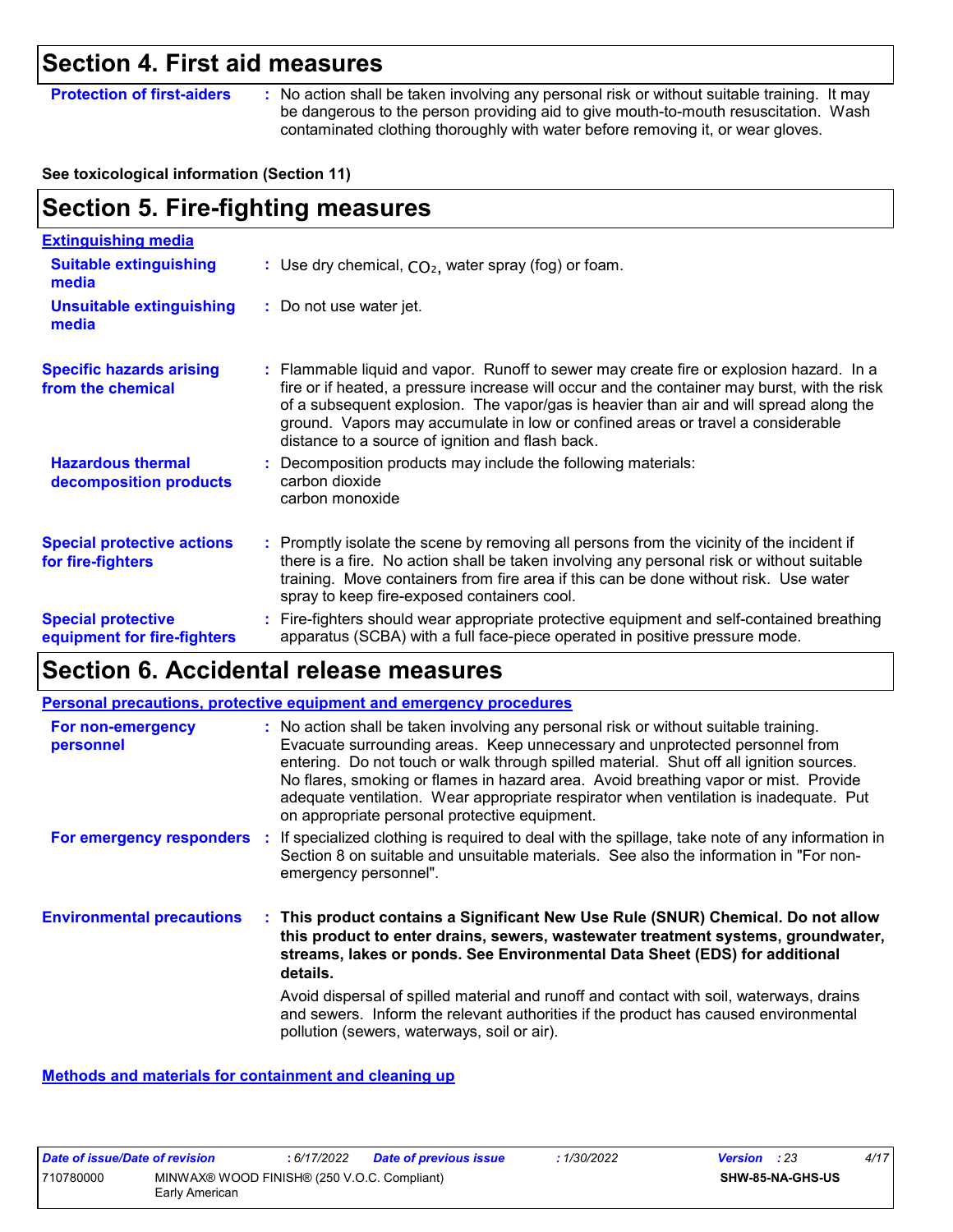### **Section 6. Accidental release measures**

| <b>Small spill</b> | : Stop leak if without risk. Move containers from spill area. Use spark-proof tools and<br>explosion-proof equipment. Dilute with water and mop up if water-soluble. Alternatively,<br>or if water-insoluble, absorb with an inert dry material and place in an appropriate waste<br>disposal container. Dispose of via a licensed waste disposal contractor.                                                                                                                                                                                                                                                                                                                                                                                                        |
|--------------------|----------------------------------------------------------------------------------------------------------------------------------------------------------------------------------------------------------------------------------------------------------------------------------------------------------------------------------------------------------------------------------------------------------------------------------------------------------------------------------------------------------------------------------------------------------------------------------------------------------------------------------------------------------------------------------------------------------------------------------------------------------------------|
| <b>Large spill</b> | : Stop leak if without risk. Move containers from spill area. Use spark-proof tools and<br>explosion-proof equipment. Approach release from upwind. Prevent entry into sewers,<br>water courses, basements or confined areas. Wash spillages into an effluent treatment<br>plant or proceed as follows. Contain and collect spillage with non-combustible,<br>absorbent material e.g. sand, earth, vermiculite or diatomaceous earth and place in<br>container for disposal according to local regulations (see Section 13). Dispose of via a<br>licensed waste disposal contractor. Contaminated absorbent material may pose the<br>same hazard as the spilled product. Note: see Section 1 for emergency contact<br>information and Section 13 for waste disposal. |

# **Section 7. Handling and storage**

#### **Precautions for safe handling**

| <b>Protective measures</b>                                                       | : Put on appropriate personal protective equipment (see Section 8). Persons with a<br>history of skin sensitization problems should not be employed in any process in which<br>this product is used. Avoid exposure - obtain special instructions before use. Avoid<br>exposure during pregnancy. Do not handle until all safety precautions have been read<br>and understood. Do not get in eyes or on skin or clothing. Do not breathe vapor or mist.<br>Do not swallow. Use only with adequate ventilation. Wear appropriate respirator when<br>ventilation is inadequate. Do not enter storage areas and confined spaces unless<br>adequately ventilated. Keep in the original container or an approved alternative made<br>from a compatible material, kept tightly closed when not in use. Store and use away<br>from heat, sparks, open flame or any other ignition source. Use explosion-proof<br>electrical (ventilating, lighting and material handling) equipment. Use only non-sparking<br>tools. Take precautionary measures against electrostatic discharges. Empty containers<br>retain product residue and can be hazardous. Do not reuse container. |
|----------------------------------------------------------------------------------|----------------------------------------------------------------------------------------------------------------------------------------------------------------------------------------------------------------------------------------------------------------------------------------------------------------------------------------------------------------------------------------------------------------------------------------------------------------------------------------------------------------------------------------------------------------------------------------------------------------------------------------------------------------------------------------------------------------------------------------------------------------------------------------------------------------------------------------------------------------------------------------------------------------------------------------------------------------------------------------------------------------------------------------------------------------------------------------------------------------------------------------------------------------------|
| <b>Advice on general</b><br>occupational hygiene                                 | : Eating, drinking and smoking should be prohibited in areas where this material is<br>handled, stored and processed. Workers should wash hands and face before eating,<br>drinking and smoking. Remove contaminated clothing and protective equipment before<br>entering eating areas. See also Section 8 for additional information on hygiene<br>measures.                                                                                                                                                                                                                                                                                                                                                                                                                                                                                                                                                                                                                                                                                                                                                                                                        |
| <b>Conditions for safe storage,</b><br>including any<br><b>incompatibilities</b> | : Store in accordance with local regulations. Store in a segregated and approved area.<br>Store in original container protected from direct sunlight in a dry, cool and well-ventilated<br>area, away from incompatible materials (see Section 10) and food and drink. Store<br>locked up. Eliminate all ignition sources. Separate from oxidizing materials. Keep<br>container tightly closed and sealed until ready for use. Containers that have been<br>opened must be carefully resealed and kept upright to prevent leakage. Do not store in<br>unlabeled containers. Use appropriate containment to avoid environmental<br>contamination. See Section 10 for incompatible materials before handling or use.                                                                                                                                                                                                                                                                                                                                                                                                                                                   |

### **Section 8. Exposure controls/personal protection**

**Control parameters**

**Occupational exposure limits (OSHA United States)**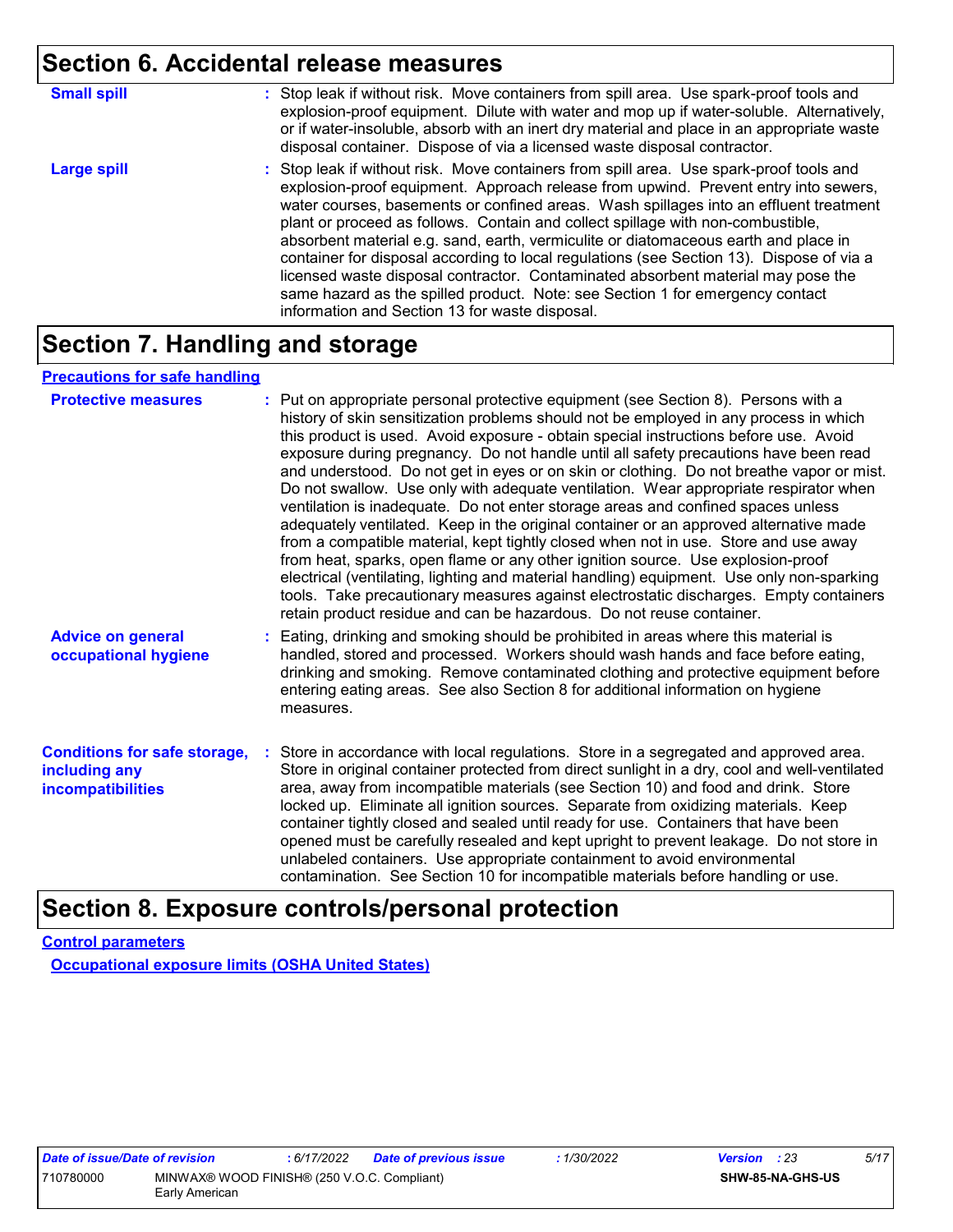| <b>Ingredient name</b>                                             | CAS#                     | <b>Exposure limits</b>                                                                                                                                                                                                                                                                                                                                                      |
|--------------------------------------------------------------------|--------------------------|-----------------------------------------------------------------------------------------------------------------------------------------------------------------------------------------------------------------------------------------------------------------------------------------------------------------------------------------------------------------------------|
| Heavy Naphthenic Petroleum Oil                                     | 64742-52-5               | ACGIH TLV (United States, 1/2021).<br>TWA: 5 mg/m <sup>3</sup> 8 hours. Form: Inhalable<br>fraction<br>OSHA PEL (United States, 5/2018).<br>TWA: 5 mg/m <sup>3</sup> 8 hours.<br>NIOSH REL (United States, 10/2020).<br>TWA: 5 mg/m <sup>3</sup> 10 hours. Form: Mist<br>STEL: 10 mg/m <sup>3</sup> 15 minutes. Form: Mist                                                  |
| Light Aliphatic Hydrocarbon                                        | 64742-47-8               | ACGIH TLV (United States, 1/2021).<br>Absorbed through skin.<br>TWA: 200 mg/m <sup>3</sup> , (as total hydrocarbon<br>vapor) 8 hours.                                                                                                                                                                                                                                       |
| <b>Aliphatic Solvent</b>                                           | 64742-47-8               | ACGIH TLV (United States, 1/2021).<br>Absorbed through skin.<br>TWA: 200 mg/m <sup>3</sup> , (as total hydrocarbon<br>vapor) 8 hours.                                                                                                                                                                                                                                       |
| Mineral Spirits (Odorless)                                         | 64742-47-8               | ACGIH TLV (United States, 1/2021).<br>Absorbed through skin.<br>TWA: 200 mg/m <sup>3</sup> , (as total hydrocarbon<br>vapor) 8 hours.                                                                                                                                                                                                                                       |
| Xylene, mixed isomers                                              | 1330-20-7                | ACGIH TLV (United States, 1/2021).<br>TWA: 100 ppm 8 hours.<br>TWA: 434 mg/m <sup>3</sup> 8 hours.<br>STEL: 150 ppm 15 minutes.<br>STEL: 651 mg/m <sup>3</sup> 15 minutes.<br>OSHA PEL (United States, 5/2018).<br>TWA: 100 ppm 8 hours.<br>TWA: 435 mg/m <sup>3</sup> 8 hours.                                                                                             |
| Light Aromatic Hydrocarbons<br>Methyl Ethyl Ketoxime               | 64742-95-6<br>96-29-7    | None.<br>OARS WEEL (United States, 1/2021). Skin<br>sensitizer.<br>TWA: 10 ppm 8 hours.                                                                                                                                                                                                                                                                                     |
| trimethylbenzene                                                   | 25551-13-7               | ACGIH TLV (United States, 1/2021).<br>TWA: 25 ppm 8 hours.<br>TWA: 123 mg/m <sup>3</sup> 8 hours.                                                                                                                                                                                                                                                                           |
| Hydrotreated Heavy Petroleum Naphtha<br>Zirconium 2-Ethylhexanoate | 64742-48-9<br>22464-99-9 | None.<br>ACGIH TLV (United States, 1/2021).<br>TWA: 5 mg/m <sup>3</sup> , (as Zr) 8 hours.<br>STEL: 10 mg/m <sup>3</sup> , (as Zr) 15 minutes.<br>NIOSH REL (United States, 10/2020).<br>TWA: $5 \text{ mg/m}^3$ , (as Zr) 10 hours.<br>STEL: 10 mg/m <sup>3</sup> , (as Zr) 15 minutes.<br>OSHA PEL (United States, 5/2018).<br>TWA: $5 \text{ mg/m}^3$ , (as Zr) 8 hours. |

#### **Occupational exposure limits (Canada)**

| <b>Ingredient name</b>                                                     |  | CAS#       | <b>Exposure limits</b>                                         |                                                                                                                                                                                                                                                |            |              |      |
|----------------------------------------------------------------------------|--|------------|----------------------------------------------------------------|------------------------------------------------------------------------------------------------------------------------------------------------------------------------------------------------------------------------------------------------|------------|--------------|------|
| Petroleum refining, hydrotreated light distillate                          |  | 64742-47-8 | vapour) 8 hours.<br>Absorbed through skin.<br>vapour) 8 hours. | <b>CA British Columbia Provincial (Canada,</b><br>6/2021). Absorbed through skin.<br>TWA: 200 mg/m <sup>3</sup> , (as total hydrocarbon<br>CA Alberta Provincial (Canada, 6/2018).<br>8 hrs OEL: 200 mg/m <sup>3</sup> , (as total hydrocarbon |            |              |      |
| Date of issue/Date of revision                                             |  | :6/17/2022 | <b>Date of previous issue</b>                                  |                                                                                                                                                                                                                                                | :1/30/2022 | Version : 23 | 6/17 |
| MINWAX® WOOD FINISH® (250 V.O.C. Compliant)<br>710780000<br>Early American |  |            | SHW-85-NA-GHS-US                                               |                                                                                                                                                                                                                                                |            |              |      |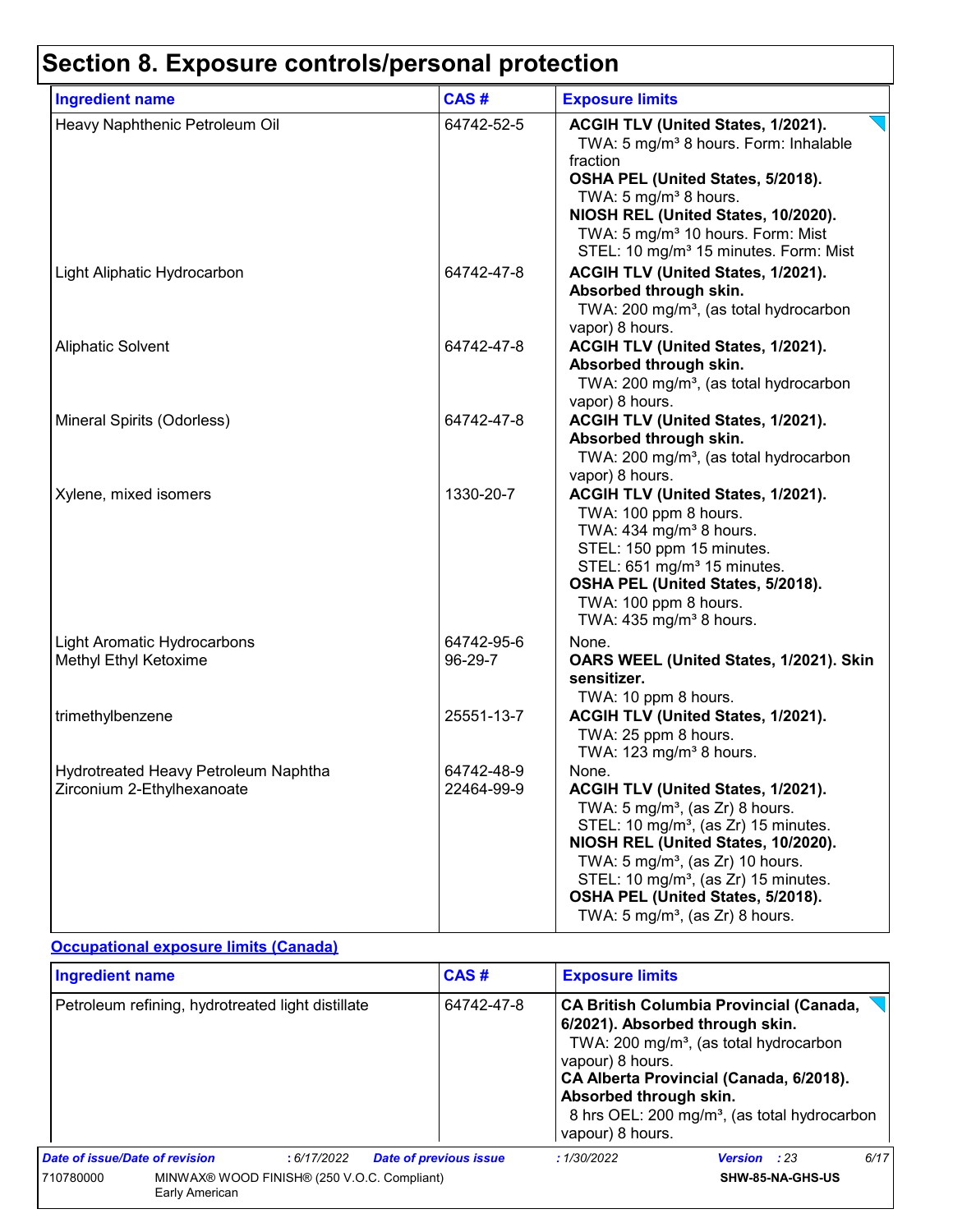|                                                   |            | CA Ontario Provincial (Canada, 6/2019).<br>Absorbed through skin.<br>TWA: 200 mg/m <sup>3</sup> , (as total hydrocarbon<br>vapour) 8 hours.                                                                                                                                                                                                                                                                                                                                                                                                                                                                                                                                                                                           |
|---------------------------------------------------|------------|---------------------------------------------------------------------------------------------------------------------------------------------------------------------------------------------------------------------------------------------------------------------------------------------------------------------------------------------------------------------------------------------------------------------------------------------------------------------------------------------------------------------------------------------------------------------------------------------------------------------------------------------------------------------------------------------------------------------------------------|
| Petroleum refining, hydrotreated light distillate | 64742-47-8 | <b>CA British Columbia Provincial (Canada,</b><br>6/2021). Absorbed through skin.<br>TWA: 200 mg/m <sup>3</sup> , (as total hydrocarbon<br>vapour) 8 hours.<br>CA Alberta Provincial (Canada, 6/2018).<br>Absorbed through skin.<br>8 hrs OEL: 200 mg/m <sup>3</sup> , (as total hydrocarbon<br>vapour) 8 hours.<br>CA Ontario Provincial (Canada, 6/2019).<br>Absorbed through skin.<br>TWA: 200 mg/m <sup>3</sup> , (as total hydrocarbon<br>vapour) 8 hours.                                                                                                                                                                                                                                                                       |
| Petroleum refining, hydrotreated light distillate | 64742-47-8 | <b>CA British Columbia Provincial (Canada,</b><br>6/2021). Absorbed through skin.<br>TWA: 200 mg/m <sup>3</sup> , (as total hydrocarbon<br>vapour) 8 hours.<br>CA Alberta Provincial (Canada, 6/2018).<br>Absorbed through skin.<br>8 hrs OEL: 200 mg/m <sup>3</sup> , (as total hydrocarbon<br>vapour) 8 hours.<br>CA Ontario Provincial (Canada, 6/2019).<br>Absorbed through skin.<br>TWA: 200 mg/m <sup>3</sup> , (as total hydrocarbon<br>vapour) 8 hours.                                                                                                                                                                                                                                                                       |
| Xylene                                            | 1330-20-7  | CA Alberta Provincial (Canada, 6/2018).<br>8 hrs OEL: 100 ppm 8 hours.<br>15 min OEL: 651 mg/m <sup>3</sup> 15 minutes.<br>15 min OEL: 150 ppm 15 minutes.<br>8 hrs OEL: 434 mg/m <sup>3</sup> 8 hours.<br><b>CA British Columbia Provincial (Canada,</b><br>$6/2021$ ).<br>TWA: 100 ppm 8 hours.<br>STEL: 150 ppm 15 minutes.<br>CA Quebec Provincial (Canada, 6/2021).<br>TWAEV: 100 ppm 8 hours.<br>TWAEV: 434 mg/m <sup>3</sup> 8 hours.<br>STEV: 150 ppm 15 minutes.<br>STEV: 651 mg/m <sup>3</sup> 15 minutes.<br>CA Ontario Provincial (Canada, 6/2019).<br>STEL: 150 ppm 15 minutes.<br>TWA: 100 ppm 8 hours.<br><b>CA Saskatchewan Provincial (Canada,</b><br>7/2013).<br>STEL: 150 ppm 15 minutes.<br>TWA: 100 ppm 8 hours. |
| Methyl Ethyl Ketoxime                             | 96-29-7    | OARS WEEL (United States, 1/2021). Skin<br>sensitizer.<br>TWA: 10 ppm 8 hours.                                                                                                                                                                                                                                                                                                                                                                                                                                                                                                                                                                                                                                                        |
| Zirconium 2-Ethylhexanoate                        | 22464-99-9 | CA Alberta Provincial (Canada, 6/2018).<br>8 hrs OEL: 5 mg/m <sup>3</sup> , (as Zr) 8 hours.<br>15 min OEL: 10 mg/m <sup>3</sup> , (as Zr) 15 minutes.<br><b>CA British Columbia Provincial (Canada,</b>                                                                                                                                                                                                                                                                                                                                                                                                                                                                                                                              |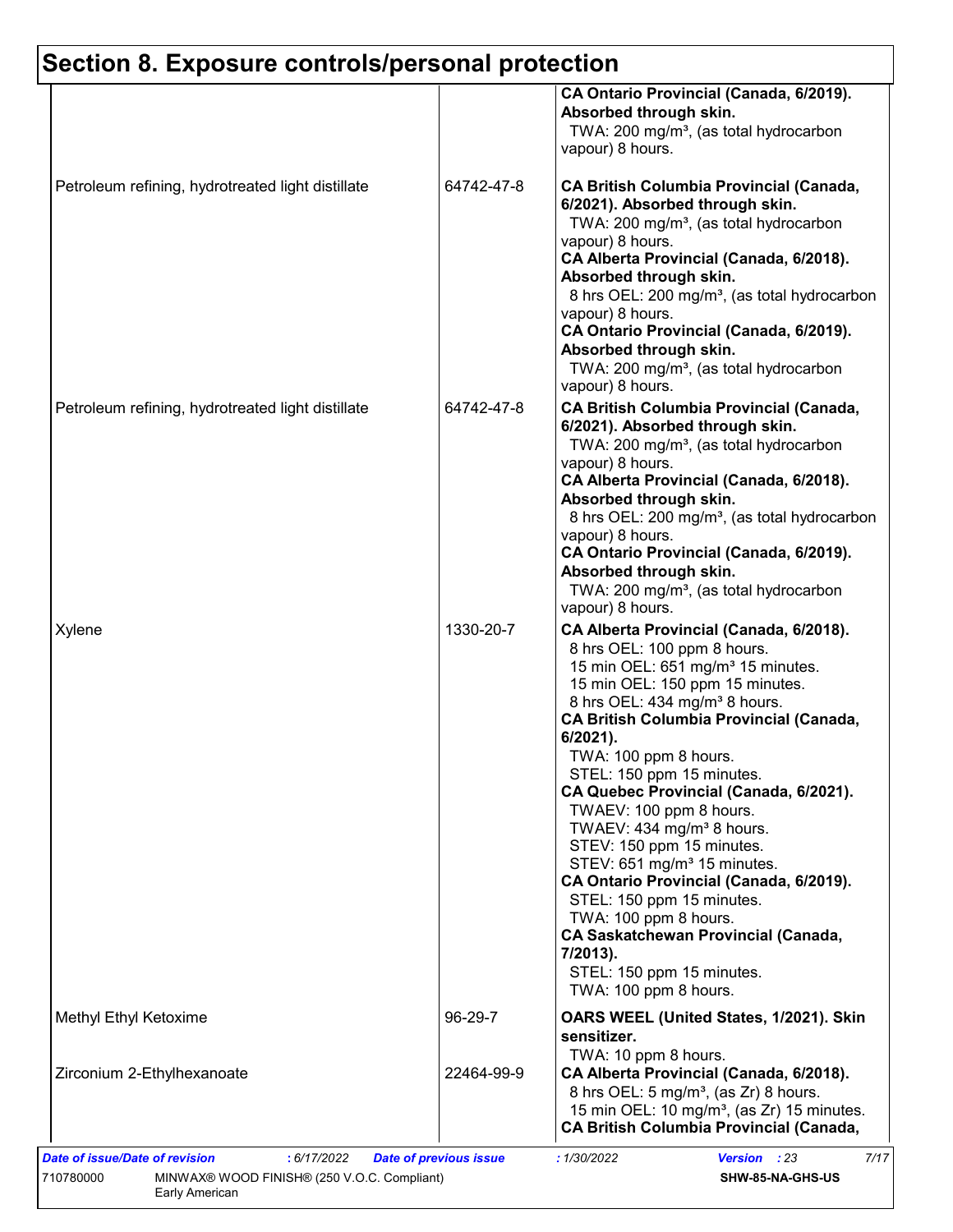|                 |          | 6/2021).<br>TWA: $5 \text{ mg/m}^3$ , (as Zr) 8 hours.<br>STEL: 10 mg/m <sup>3</sup> , (as Zr) 15 minutes.<br>CA Quebec Provincial (Canada, 6/2021).<br>TWAEV: $5 \text{ mg/m}^3$ , (as Zr) 8 hours.<br>STEV: 10 mg/m <sup>3</sup> , (as Zr) 15 minutes.<br>CA Ontario Provincial (Canada, 6/2019).<br>STEL: 10 mg/m <sup>3</sup> , (as Zr) 15 minutes.<br>TWA: 5 mg/m <sup>3</sup> , (as Zr) 8 hours.                                                          |
|-----------------|----------|-----------------------------------------------------------------------------------------------------------------------------------------------------------------------------------------------------------------------------------------------------------------------------------------------------------------------------------------------------------------------------------------------------------------------------------------------------------------|
| 2-Butoxyethanol | 111-76-2 | CA Alberta Provincial (Canada, 6/2018).<br>8 hrs OEL: 97 mg/m <sup>3</sup> 8 hours.<br>8 hrs OEL: 20 ppm 8 hours.<br><b>CA British Columbia Provincial (Canada,</b><br>$6/2021$ ).<br>TWA: 20 ppm 8 hours.<br>CA Ontario Provincial (Canada, 6/2019).<br>TWA: 20 ppm 8 hours.<br>CA Quebec Provincial (Canada, 6/2021).<br>TWAEV: 20 ppm 8 hours.<br><b>CA Saskatchewan Provincial (Canada,</b><br>7/2013).<br>STEL: 30 ppm 15 minutes.<br>TWA: 20 ppm 8 hours. |

#### **Occupational exposure limits (Mexico)**

|                             | CAS#       | <b>Exposure limits</b>                                                                                                                |
|-----------------------------|------------|---------------------------------------------------------------------------------------------------------------------------------------|
| Light Aliphatic Hydrocarbon | 64742-47-8 | ACGIH TLV (United States, 1/2021).<br>Absorbed through skin.<br>TWA: 200 mg/m <sup>3</sup> , (as total hydrocarbon<br>vapor) 8 hours. |
| <b>Aliphatic Solvent</b>    | 64742-47-8 | ACGIH TLV (United States, 1/2021).<br>Absorbed through skin.<br>TWA: 200 mg/m <sup>3</sup> , (as total hydrocarbon<br>vapor) 8 hours. |
| Zirconium 2-Ethylhexanoate  | 22464-99-9 | NOM-010-STPS-2014 (Mexico, 4/2016).<br>TWA: $5 \text{ mg/m}^3$ , (as Zr) 8 hours.<br>STEL: 10 mg/m <sup>3</sup> , (as Zr) 15 minutes. |

Emissions from ventilation or work process equipment should be checked to ensure they comply with the requirements of environmental protection legislation. In some cases, fume scrubbers, filters or engineering modifications to the process equipment will be necessary to reduce emissions to acceptable levels. **Appropriate engineering controls :** Use only with adequate ventilation. Use process enclosures, local exhaust ventilation or other engineering controls to keep worker exposure to airborne contaminants below any recommended or statutory limits. The engineering controls also need to keep gas, vapor or dust concentrations below any lower explosive limits. Use explosion-proof ventilation equipment. **This product contains a Significant New Use Rule (SNUR) Chemical. Do not allow : this product to enter drains, sewers, wastewater treatment systems, groundwater, streams, lakes or ponds. See Environmental Data Sheet (EDS) for additional details. Environmental exposure controls**

#### **Individual protection measures**

| Date of issue/Date of revision                                             |  | : 6/17/2022 | <b>Date of previous issue</b> | 1/30/2022 | <b>Version</b> : 23 | 8/17 |
|----------------------------------------------------------------------------|--|-------------|-------------------------------|-----------|---------------------|------|
| 710780000<br>MINWAX® WOOD FINISH® (250 V.O.C. Compliant)<br>Early American |  |             | SHW-85-NA-GHS-US              |           |                     |      |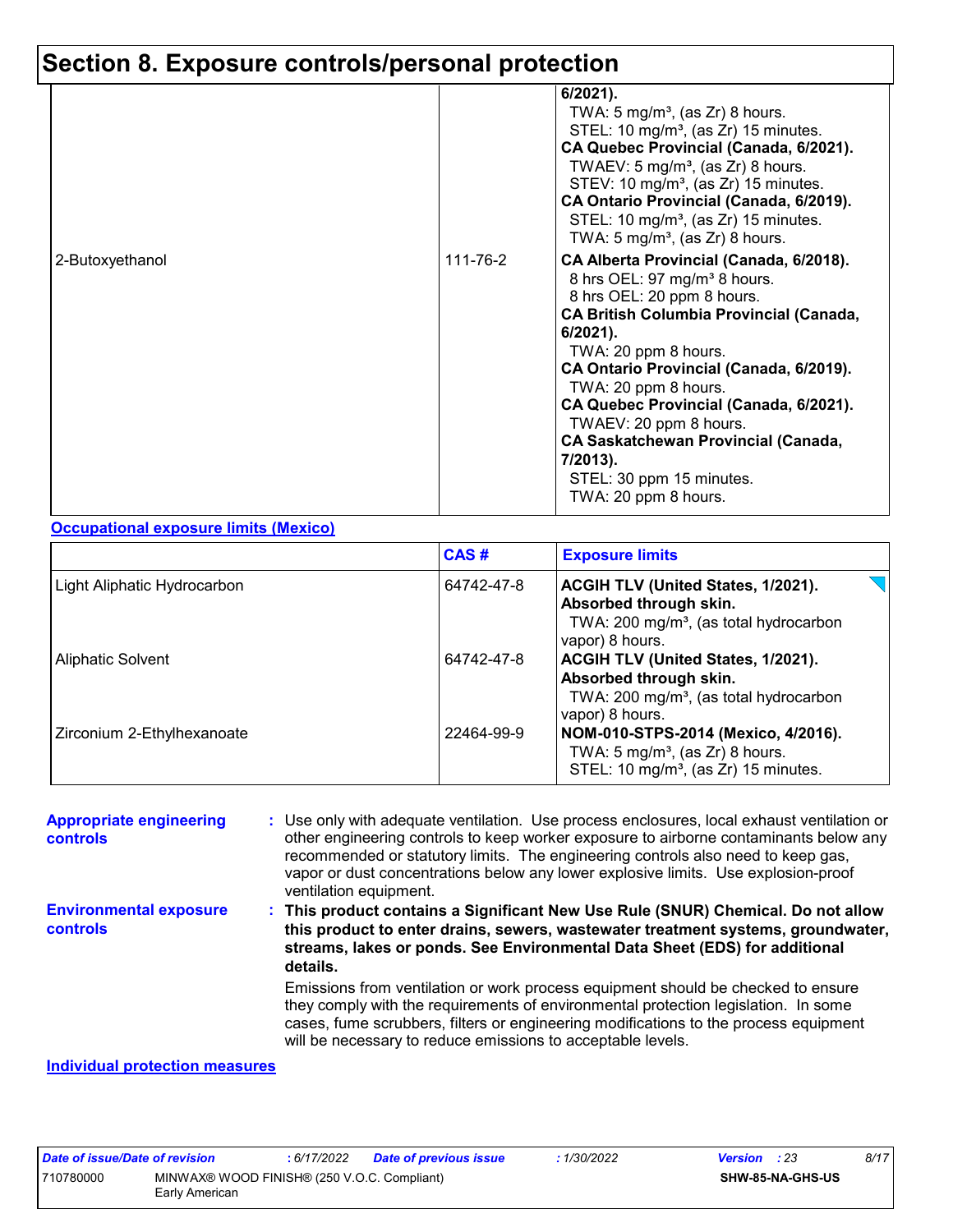| <b>Hygiene measures</b>       | : Wash hands, forearms and face thoroughly after handling chemical products, before<br>eating, smoking and using the lavatory and at the end of the working period.<br>Appropriate techniques should be used to remove potentially contaminated clothing.<br>Contaminated work clothing should not be allowed out of the workplace. Wash<br>contaminated clothing before reusing. Ensure that eyewash stations and safety<br>showers are close to the workstation location.                                                                                                                                            |
|-------------------------------|------------------------------------------------------------------------------------------------------------------------------------------------------------------------------------------------------------------------------------------------------------------------------------------------------------------------------------------------------------------------------------------------------------------------------------------------------------------------------------------------------------------------------------------------------------------------------------------------------------------------|
| <b>Eye/face protection</b>    | : Safety eyewear complying with an approved standard should be used when a risk<br>assessment indicates this is necessary to avoid exposure to liquid splashes, mists,<br>gases or dusts. If contact is possible, the following protection should be worn, unless<br>the assessment indicates a higher degree of protection: safety glasses with side-<br>shields.                                                                                                                                                                                                                                                     |
| <b>Skin protection</b>        |                                                                                                                                                                                                                                                                                                                                                                                                                                                                                                                                                                                                                        |
| <b>Hand protection</b>        | : Chemical-resistant, impervious gloves complying with an approved standard should be<br>worn at all times when handling chemical products if a risk assessment indicates this is<br>necessary. Considering the parameters specified by the glove manufacturer, check<br>during use that the gloves are still retaining their protective properties. It should be<br>noted that the time to breakthrough for any glove material may be different for different<br>glove manufacturers. In the case of mixtures, consisting of several substances, the<br>protection time of the gloves cannot be accurately estimated. |
| <b>Body protection</b>        | : Personal protective equipment for the body should be selected based on the task being<br>performed and the risks involved and should be approved by a specialist before<br>handling this product. When there is a risk of ignition from static electricity, wear anti-<br>static protective clothing. For the greatest protection from static discharges, clothing<br>should include anti-static overalls, boots and gloves.                                                                                                                                                                                         |
| <b>Other skin protection</b>  | : Appropriate footwear and any additional skin protection measures should be selected<br>based on the task being performed and the risks involved and should be approved by a<br>specialist before handling this product.                                                                                                                                                                                                                                                                                                                                                                                              |
| <b>Respiratory protection</b> | : Based on the hazard and potential for exposure, select a respirator that meets the<br>appropriate standard or certification. Respirators must be used according to a<br>respiratory protection program to ensure proper fitting, training, and other important<br>aspects of use.                                                                                                                                                                                                                                                                                                                                    |

# **Section 9. Physical and chemical properties**

Early American

The conditions of measurement of all properties are at standard temperature and pressure unless otherwise indicated.

| 710780000                                                         | MINWAX® WOOD FINISH® (250 V.O.C. Compliant)                 |              | SHW-85-NA-GHS-US |      |
|-------------------------------------------------------------------|-------------------------------------------------------------|--------------|------------------|------|
| <b>Date of issue/Date of revision</b>                             | : 6/17/2022<br><b>Date of previous issue</b><br>: 1/30/2022 | Version : 23 |                  | 9/17 |
| <b>Relative density</b>                                           | : 0.93                                                      |              |                  |      |
| <b>Relative vapor density</b>                                     | : $5$ [Air = 1]                                             |              |                  |      |
| <b>Vapor pressure</b>                                             | $: 0.17$ kPa (1.27 mm Hg)                                   |              |                  |      |
| Lower and upper explosion<br>limit/flammability limit             | $:$ Lower: 1%<br>Upper: 8.8%                                |              |                  |      |
| <b>Flammability</b>                                               | : Not available.                                            |              |                  |      |
| <b>Evaporation rate</b>                                           | $\therefore$ 0.13 (butyl acetate = 1)                       |              |                  |      |
| <b>Flash point</b>                                                | : Closed cup: 39°C (102.2°F) [Pensky-Martens Closed Cup]    |              |                  |      |
| <b>Boiling point, initial boiling</b><br>point, and boiling range | : $148^{\circ}$ C (298.4 $^{\circ}$ F)                      |              |                  |      |
| <b>Melting point/freezing point</b>                               | : Not available.                                            |              |                  |      |
| pH                                                                | : Not applicable.                                           |              |                  |      |
| <b>Odor threshold</b>                                             | : Not available.                                            |              |                  |      |
| <b>Odor</b>                                                       | : Not available.                                            |              |                  |      |
| <b>Color</b>                                                      | : Not available.                                            |              |                  |      |
| <b>Physical state</b>                                             | : Liquid.                                                   |              |                  |      |
| <b>Appearance</b>                                                 |                                                             |              |                  |      |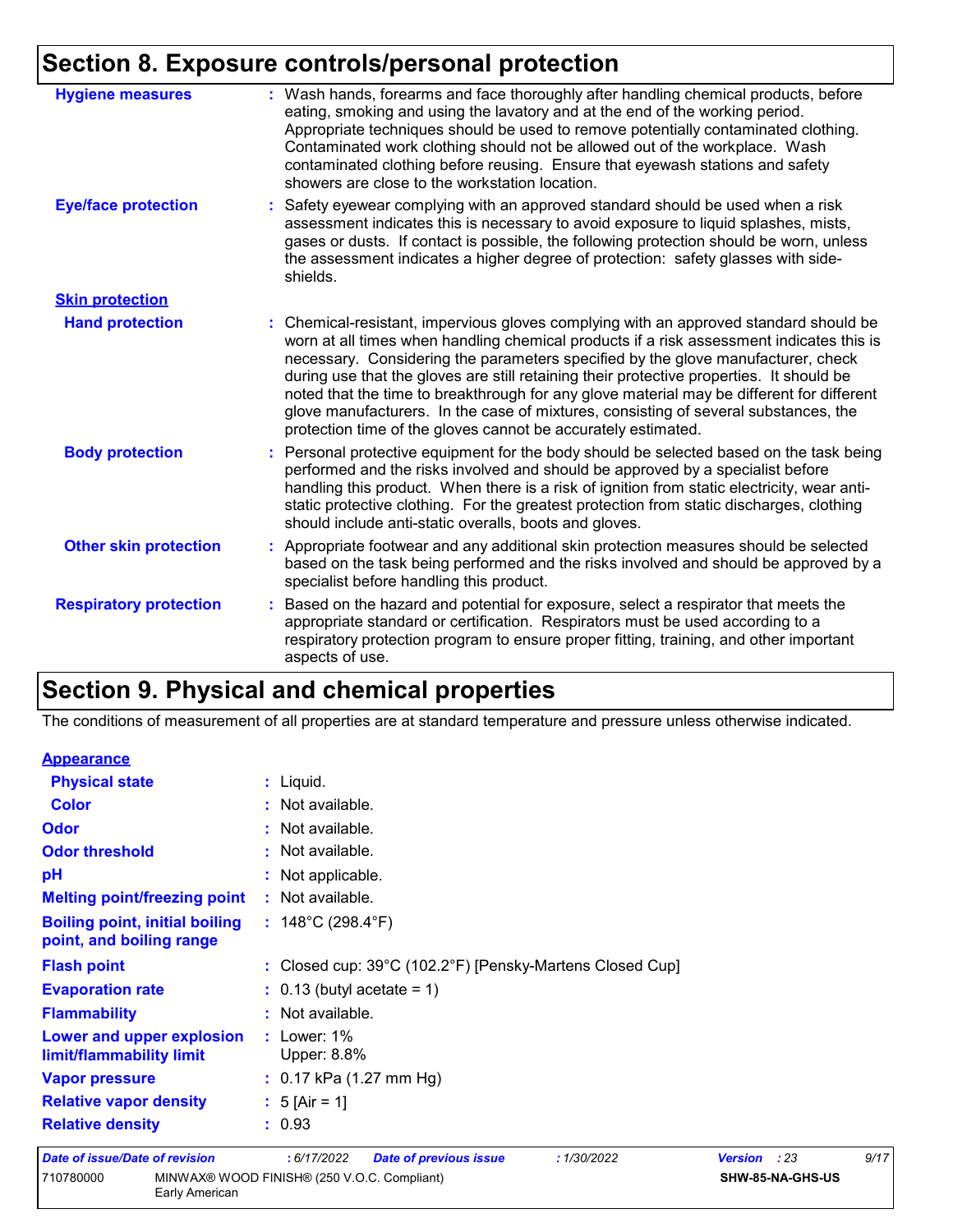# **Section 9. Physical and chemical properties**

| <b>Solubility</b>                                 | : Not available.                                                 |
|---------------------------------------------------|------------------------------------------------------------------|
| <b>Partition coefficient: n-</b><br>octanol/water | : Not applicable.                                                |
| <b>Auto-ignition temperature</b>                  | : Not available.                                                 |
| <b>Decomposition temperature</b>                  | : Not available.                                                 |
| <b>Viscosity</b>                                  | : Kinematic (40°C (104°F)): <20.5 mm <sup>2</sup> /s (<20.5 cSt) |
| <b>Molecular weight</b>                           | Not applicable.                                                  |
| <b>Aerosol product</b>                            |                                                                  |
| <b>Heat of combustion</b>                         | $: 16.875$ kJ/g                                                  |

# **Section 10. Stability and reactivity**

| <b>Reactivity</b>                                   | : No specific test data related to reactivity available for this product or its ingredients.                                                                                                                                               |
|-----------------------------------------------------|--------------------------------------------------------------------------------------------------------------------------------------------------------------------------------------------------------------------------------------------|
| <b>Chemical stability</b>                           | : The product is stable.                                                                                                                                                                                                                   |
| <b>Possibility of hazardous</b><br><b>reactions</b> | : Under normal conditions of storage and use, hazardous reactions will not occur.                                                                                                                                                          |
| <b>Conditions to avoid</b>                          | : Avoid all possible sources of ignition (spark or flame). Do not pressurize, cut, weld,<br>braze, solder, drill, grind or expose containers to heat or sources of ignition. Do not<br>allow vapor to accumulate in low or confined areas. |
| <b>Incompatible materials</b>                       | : Reactive or incompatible with the following materials:<br>oxidizing materials                                                                                                                                                            |
| <b>Hazardous decomposition</b><br>products          | : Under normal conditions of storage and use, hazardous decomposition products should<br>not be produced.                                                                                                                                  |

# **Section 11. Toxicological information**

#### **Information on toxicological effects**

#### **Acute toxicity**

| <b>Product/ingredient name</b>                 | <b>Result</b>                | <b>Species</b> | <b>Dose</b>            | <b>Exposure</b> |
|------------------------------------------------|------------------------------|----------------|------------------------|-----------------|
| Heavy Naphthenic Petroleum<br>Oil              | LD50 Oral                    | Rat            | >5000 mg/kg            |                 |
| Xylene, mixed isomers                          | LC50 Inhalation Gas.         | Rat            | 6700 ppm               | 4 hours         |
|                                                | LD50 Oral                    | Rat            | 4300 mg/kg             |                 |
| Light Aromatic Hydrocarbons                    | LD50 Oral                    | Rat            | 8400 mg/kg             |                 |
| Methyl Ethyl Ketoxime                          | LD50 Oral                    | Rat            | 930 mg/kg              |                 |
| trimethylbenzene                               | LD50 Oral                    | Rat            | 8970 mg/kg             |                 |
| <b>Hydrotreated Heavy</b><br>Petroleum Naphtha | <b>LC50 Inhalation Vapor</b> | Rat            | 8500 mg/m <sup>3</sup> | 4 hours         |
|                                                | LD50 Oral                    | Rat            | $>6$ g/kg              |                 |
| Zirconium 2-Ethylhexanoate                     | LD50 Dermal<br>LD50 Oral     | Rabbit<br>Rat  | $>5$ g/kg<br>$>5$ g/kg |                 |

#### **Irritation/Corrosion**

| Date of issue/Date of revision                           |                | : 6/17/2022 | Date of previous issue | 1/30/2022               | <b>Version</b> : 23 | 10/17 |
|----------------------------------------------------------|----------------|-------------|------------------------|-------------------------|---------------------|-------|
| MINWAX® WOOD FINISH® (250 V.O.C. Compliant)<br>710780000 |                |             |                        | <b>SHW-85-NA-GHS-US</b> |                     |       |
|                                                          | Early American |             |                        |                         |                     |       |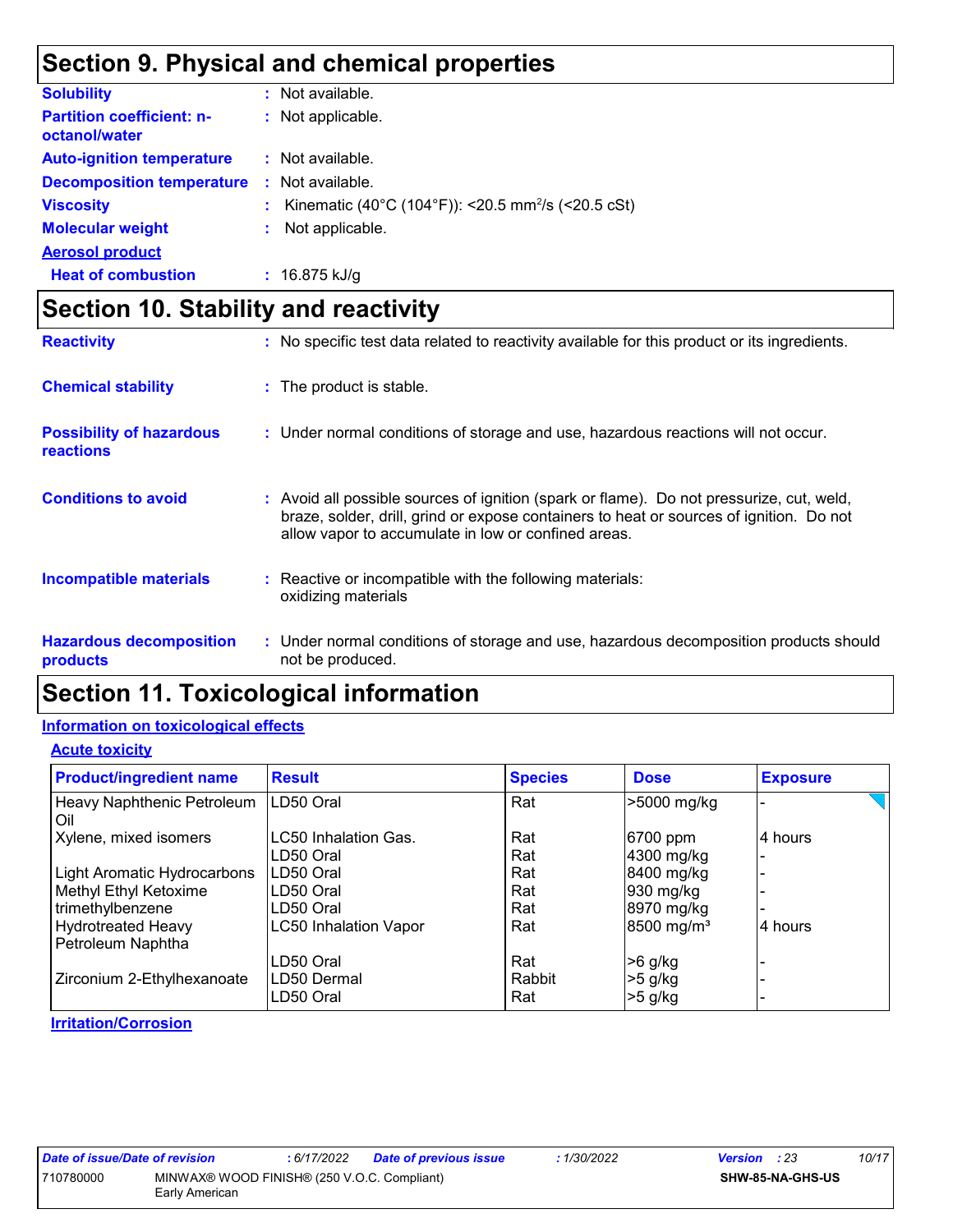# **Section 11. Toxicological information**

| <b>Product/ingredient name</b>    | <b>Result</b>            | <b>Species</b> | <b>Score</b> | <b>Exposure</b> | <b>Observation</b>       |
|-----------------------------------|--------------------------|----------------|--------------|-----------------|--------------------------|
| Heavy Naphthenic Petroleum<br>Oil | Skin - Severe irritant   | Rabbit         |              | 500 mg          | $\blacksquare$           |
| Xylene, mixed isomers             | Eyes - Mild irritant     | Rabbit         |              | 87 mg           |                          |
|                                   | Eyes - Severe irritant   | Rabbit         |              | 24 hours 5      |                          |
|                                   |                          |                |              | mg              |                          |
|                                   | Skin - Mild irritant     | Rat            |              | 8 hours 60 uL   |                          |
|                                   | Skin - Moderate irritant | Rabbit         |              | 24 hours 500    |                          |
|                                   |                          |                |              | mg              |                          |
|                                   | Skin - Moderate irritant | Rabbit         |              | 100 %           |                          |
| Light Aromatic Hydrocarbons       | Eyes - Mild irritant     | Rabbit         |              | 24 hours 100    |                          |
|                                   |                          |                |              | uL              |                          |
| Methyl Ethyl Ketoxime             | Eyes - Severe irritant   | Rabbit         |              | 100 uL          |                          |
| trimethylbenzene                  | Eyes - Mild irritant     | Rabbit         |              | 24 hours 500    | $\overline{\phantom{a}}$ |
|                                   |                          |                |              | mg              |                          |
|                                   | Skin - Moderate irritant | Rabbit         |              | 24 hours 500    | $\overline{\phantom{a}}$ |
|                                   |                          |                |              | mg              |                          |

#### **Sensitization**

Not available.

#### **Mutagenicity**

Not available.

#### **Carcinogenicity**

Not available.

#### **Classification**

| <b>Product/ingredient name</b> | <b>OSHA</b> | <b>IARC</b> |  |
|--------------------------------|-------------|-------------|--|
| Xylene, mixed isomers          |             |             |  |

#### **Reproductive toxicity**

Not available.

#### **Teratogenicity**

Not available.

#### **Specific target organ toxicity (single exposure)**

| <b>Name</b>                 | <b>Category</b> | <b>Route of</b><br>exposure | <b>Target organs</b>                   |
|-----------------------------|-----------------|-----------------------------|----------------------------------------|
| Light Aliphatic Hydrocarbon | Category 3      |                             | Respiratory tract<br>irritation        |
|                             | Category 3      |                             | Narcotic effects                       |
| <b>Aliphatic Solvent</b>    | Category 3      |                             | Respiratory tract<br>irritation        |
|                             | Category 3      |                             | Narcotic effects                       |
| Mineral Spirits (Odorless)  | Category 3      |                             | Respiratory tract<br>irritation        |
|                             | Category 3      |                             | Narcotic effects                       |
| Xylene, mixed isomers       | Category 3      |                             | Respiratory tract<br>irritation        |
| Light Aromatic Hydrocarbons | Category 3      |                             | <b>Respiratory tract</b><br>irritation |
|                             | Category 3      |                             | Narcotic effects                       |
| Methyl Ethyl Ketoxime       | Category 1      |                             | upper respiratory<br>tract             |
|                             | Category 3      |                             | Narcotic effects                       |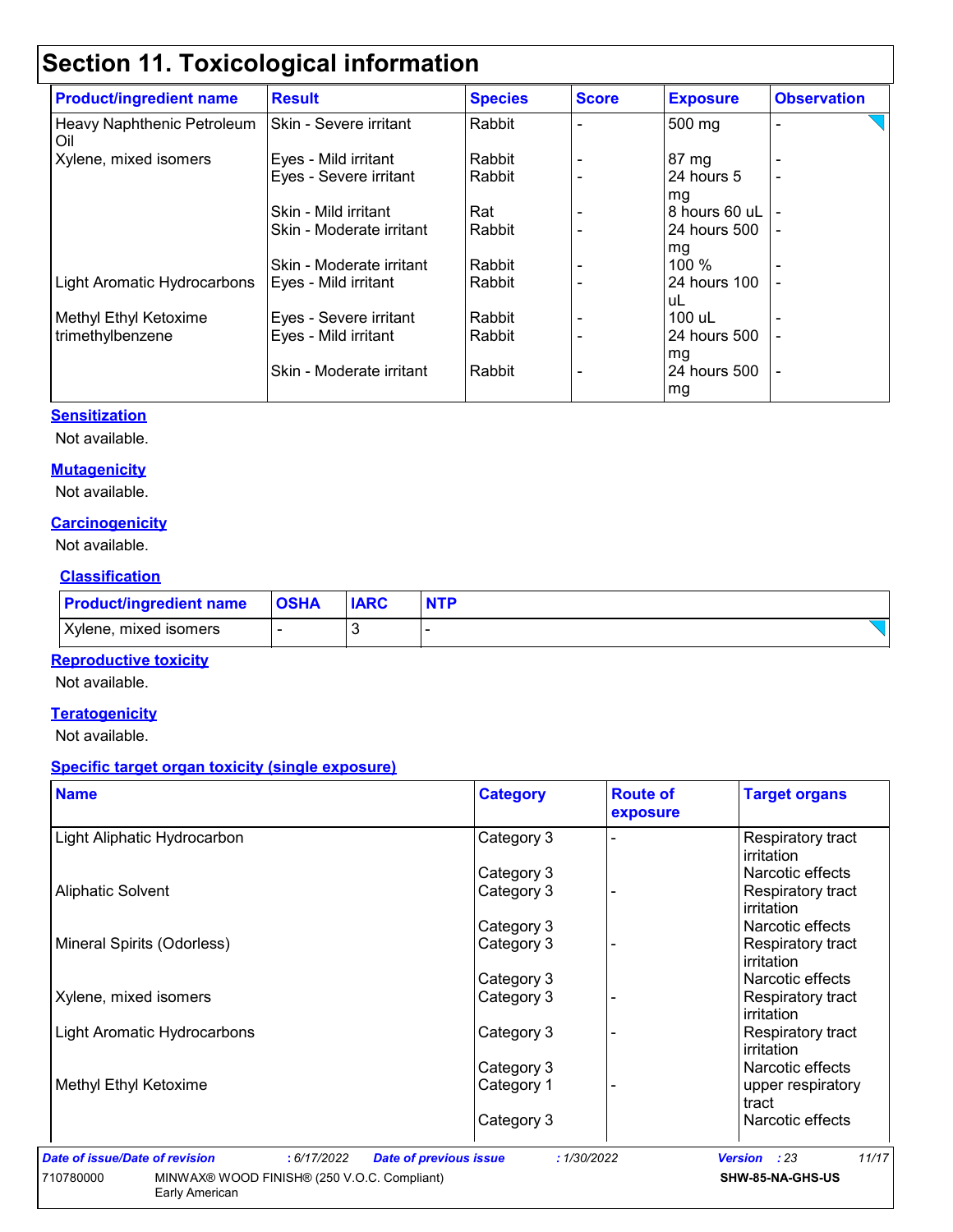# **Section 11. Toxicological information**

| Hydrotreated Heavy Petroleum Naphtha | Category 3 | l Respiratory tract |
|--------------------------------------|------------|---------------------|
|                                      |            | irritation          |
|                                      | Category 3 | l Narcotic effects  |

#### **Specific target organ toxicity (repeated exposure)**

| <b>Name</b>                          | <b>Category</b> | <b>Route of</b><br>exposure | <b>Target organs</b> |
|--------------------------------------|-----------------|-----------------------------|----------------------|
| Light Aliphatic Hydrocarbon          | Category 2      |                             |                      |
| <b>Aliphatic Solvent</b>             | Category 2      |                             |                      |
| Mineral Spirits (Odorless)           | Category 2      |                             |                      |
| Xylene, mixed isomers                | Category 2      |                             |                      |
| Light Aromatic Hydrocarbons          | Category 2      |                             |                      |
| Methyl Ethyl Ketoxime                | Category 2      |                             | blood system         |
| Hydrotreated Heavy Petroleum Naphtha | Category 2      |                             |                      |

#### **Aspiration hazard**

| <b>Name</b>                          | <b>Result</b>                         |
|--------------------------------------|---------------------------------------|
| Light Aliphatic Hydrocarbon          | <b>ASPIRATION HAZARD - Category 1</b> |
| <b>Aliphatic Solvent</b>             | <b>ASPIRATION HAZARD - Category 1</b> |
| Mineral Spirits (Odorless)           | <b>ASPIRATION HAZARD - Category 1</b> |
| Xylene, mixed isomers                | <b>ASPIRATION HAZARD - Category 1</b> |
| Light Aromatic Hydrocarbons          | <b>ASPIRATION HAZARD - Category 1</b> |
| trimethylbenzene                     | <b>ASPIRATION HAZARD - Category 1</b> |
| Hydrotreated Heavy Petroleum Naphtha | <b>ASPIRATION HAZARD - Category 1</b> |

#### **Information on the likely :** Not available. **routes of exposure**

#### **Potential acute health effects**

| <b>Eye contact</b>  | : No known significant effects or critical hazards. |
|---------------------|-----------------------------------------------------|
| <b>Inhalation</b>   | : No known significant effects or critical hazards. |
| <b>Skin contact</b> | : May cause an allergic skin reaction.              |
| <b>Ingestion</b>    | : May be fatal if swallowed and enters airways.     |

|                     | <b>Symptoms related to the physical, chemical and toxicological characteristics</b>                                                                  |
|---------------------|------------------------------------------------------------------------------------------------------------------------------------------------------|
| <b>Eye contact</b>  | : No specific data.                                                                                                                                  |
| <b>Inhalation</b>   | : Adverse symptoms may include the following:<br>reduced fetal weight<br>increase in fetal deaths<br>skeletal malformations                          |
| <b>Skin contact</b> | : Adverse symptoms may include the following:<br>irritation<br>redness<br>reduced fetal weight<br>increase in fetal deaths<br>skeletal malformations |
| <b>Ingestion</b>    | : Adverse symptoms may include the following:<br>nausea or vomiting<br>reduced fetal weight<br>increase in fetal deaths<br>skeletal malformations    |

#### **Delayed and immediate effects and also chronic effects from short and long term exposure Short term exposure**

| Date of issue/Date of revision |                                                               | : 6/17/2022 | <b>Date of previous issue</b> | : 1/30/2022 | <b>Version</b> : 23 |                         | 12/17 |
|--------------------------------|---------------------------------------------------------------|-------------|-------------------------------|-------------|---------------------|-------------------------|-------|
| 710780000                      | MINWAX® WOOD FINISH® (250 V.O.C. Compliant)<br>Early American |             |                               |             |                     | <b>SHW-85-NA-GHS-US</b> |       |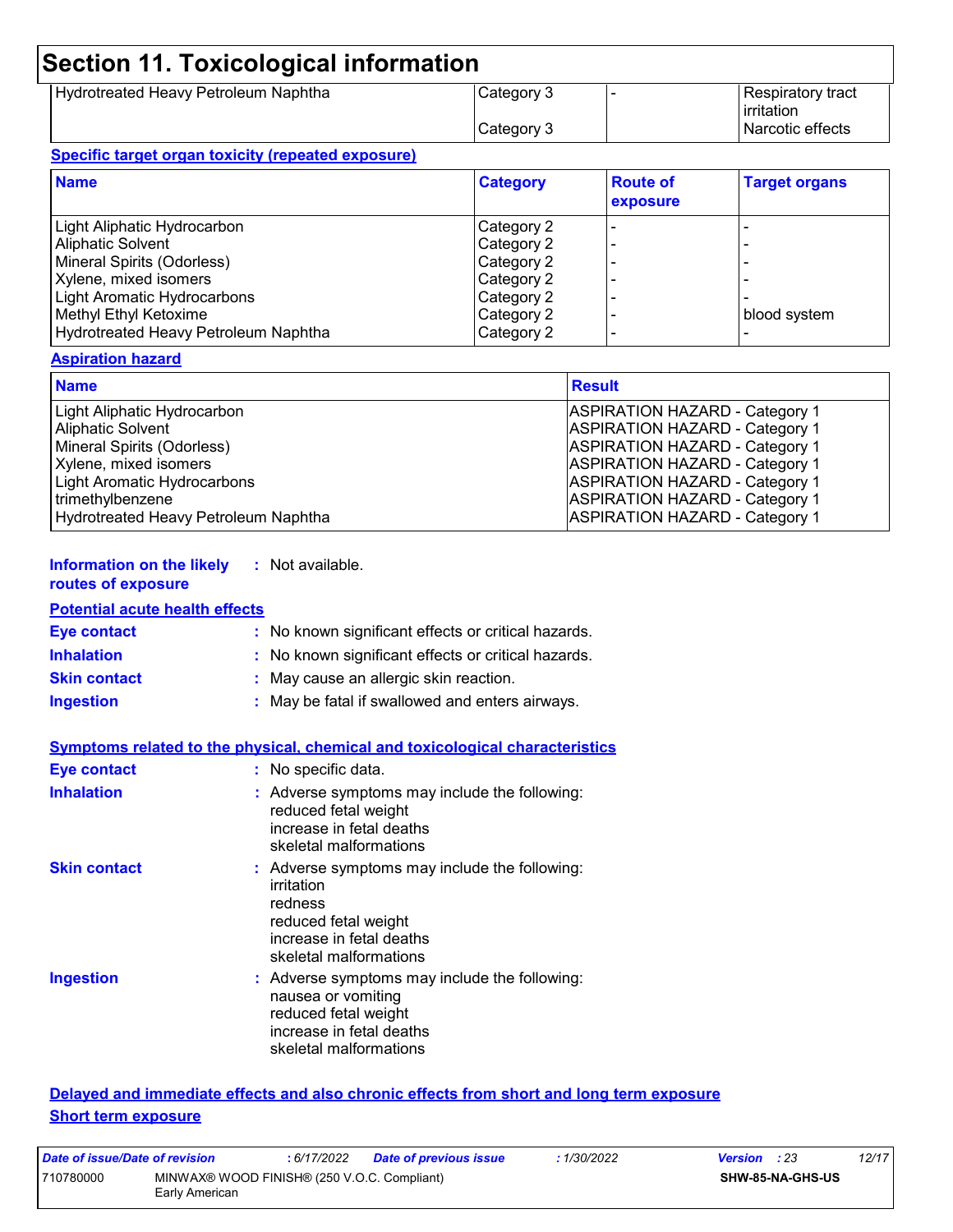# **Section 11. Toxicological information**

| <b>Potential immediate</b><br><b>effects</b> | : Not available.                                                                                                                                                               |
|----------------------------------------------|--------------------------------------------------------------------------------------------------------------------------------------------------------------------------------|
| <b>Potential delayed effects</b>             | : Not available.                                                                                                                                                               |
| <b>Long term exposure</b>                    |                                                                                                                                                                                |
| <b>Potential immediate</b><br><b>effects</b> | : Not available.                                                                                                                                                               |
| <b>Potential delayed effects</b>             | : Not available.                                                                                                                                                               |
| <b>Potential chronic health effects</b>      |                                                                                                                                                                                |
| Not available.                               |                                                                                                                                                                                |
| <b>General</b>                               | : May cause damage to organs through prolonged or repeated exposure. Once<br>sensitized, a severe allergic reaction may occur when subsequently exposed to very low<br>levels. |
| <b>Carcinogenicity</b>                       | : No known significant effects or critical hazards.                                                                                                                            |
| <b>Mutagenicity</b>                          | : No known significant effects or critical hazards.                                                                                                                            |
| <b>Teratogenicity</b>                        | : Suspected of damaging the unborn child.                                                                                                                                      |
| <b>Developmental effects</b>                 | : No known significant effects or critical hazards.                                                                                                                            |
| <b>Fertility effects</b>                     | : No known significant effects or critical hazards.                                                                                                                            |
| <b>Numerical measures of toxicity</b>        |                                                                                                                                                                                |

**Acute toxicity estimates**

Not available.

# **Section 12. Ecological information**

#### **Toxicity**

| <b>Product/ingredient name</b> | <b>Result</b>                      | <b>Species</b>                        | <b>Exposure</b> |
|--------------------------------|------------------------------------|---------------------------------------|-----------------|
| Light Aliphatic Hydrocarbon    | Acute LC50 2200 µg/l Fresh water   | Fish - Lepomis macrochirus            | 4 days          |
| <b>Aliphatic Solvent</b>       | Acute LC50 2200 µg/l Fresh water   | Fish - Lepomis macrochirus            | 4 days          |
| Mineral Spirits (Odorless)     | Acute LC50 2200 µg/l Fresh water   | Fish - Lepomis macrochirus            | ∣4 days         |
| Xylene, mixed isomers          | Acute LC50 8500 µg/l Marine water  | l Crustaceans - Palaemonetes<br>pugio | 48 hours        |
|                                | Acute LC50 13400 µg/l Fresh water  | <b>Fish - Pimephales promelas</b>     | l 96 hours      |
| Methyl Ethyl Ketoxime          | Acute LC50 843000 µg/l Fresh water | Fish - Pimephales promelas            | 96 hours        |
| trimethylbenzene               | Acute LC50 5600 µg/l Marine water  | Crustaceans - Palaemonetes<br>pugio   | 48 hours        |

#### **Persistence and degradability**

| <b>Product/ingredient name</b>                              | <b>Aquatic half-life</b> | <b>Photolysis</b> | Biodegradability   |
|-------------------------------------------------------------|--------------------------|-------------------|--------------------|
| Xylene, mixed isomers<br><b>Light Aromatic Hydrocarbons</b> |                          |                   | Readily<br>Readily |

#### **Bioaccumulative potential**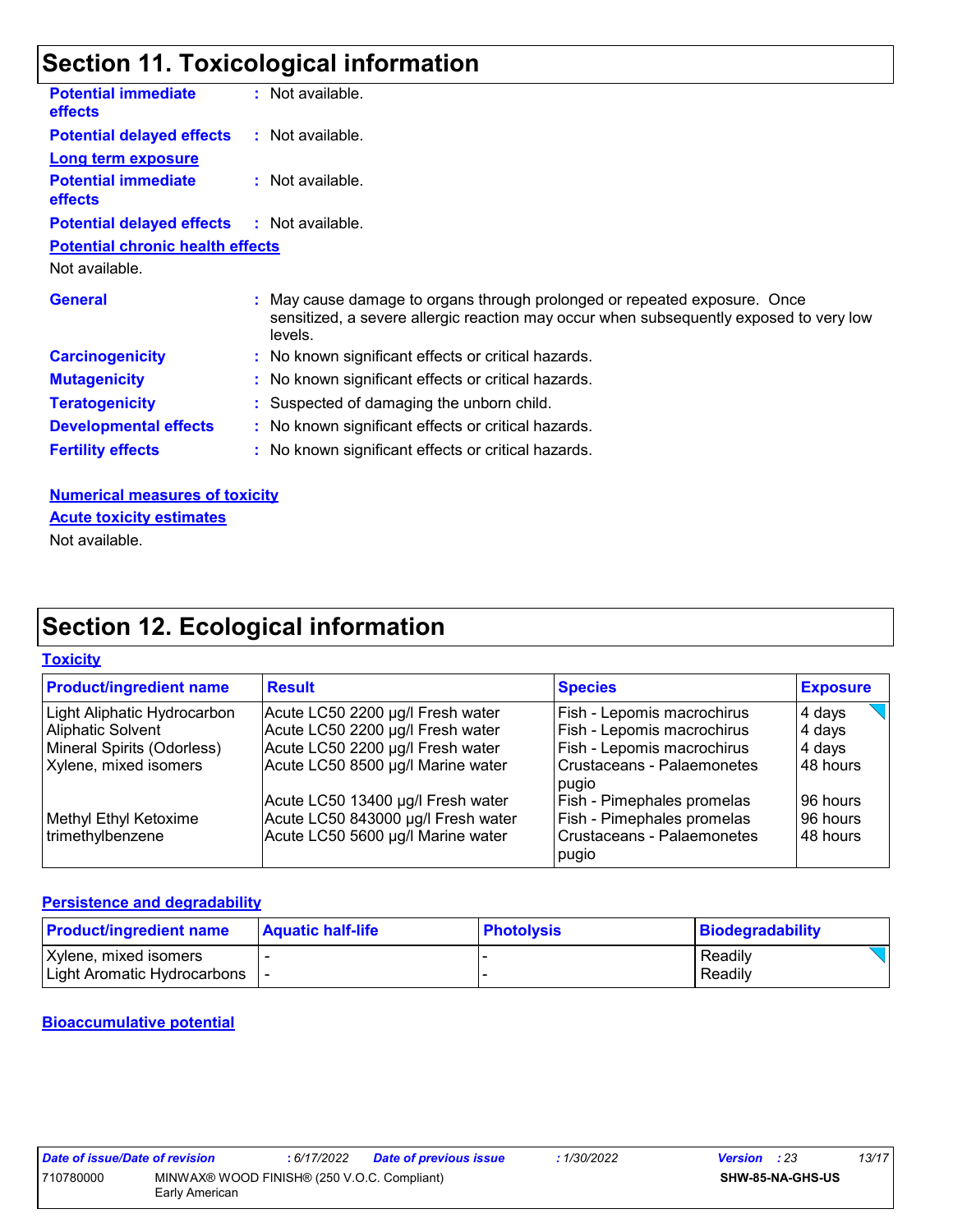# **Section 12. Ecological information**

| <b>Product/ingredient name</b> | $LogP_{ow}$ | <b>BCF</b>  | <b>Potential</b> |
|--------------------------------|-------------|-------------|------------------|
| Xylene, mixed isomers          |             | 8.1 to 25.9 | low              |
| Light Aromatic Hydrocarbons    |             | 10 to 2500  | high             |
| Methyl Ethyl Ketoxime          |             | 2.5 to 5.8  | low              |
| <b>Hydrotreated Heavy</b>      |             | 10 to 2500  | high             |
| Petroleum Naphtha              |             |             |                  |
| Zirconium 2-Ethylhexanoate     |             | 2.96        | low              |
|                                |             |             |                  |

#### **Mobility in soil**

**Soil/water partition coefficient (K**<sup>oc</sup>)

**:** Not available.

**Other adverse effects :** No known significant effects or critical hazards.

### **Section 13. Disposal considerations**

**Disposal methods : This product contains a Significant New Use Rule (SNUR) Chemical. Do not allow this product to enter drains, sewers, wastewater treatment systems, groundwater, streams, lakes or ponds. See Environmental Data Sheet (EDS) for additional details.**

> The generation of waste should be avoided or minimized wherever possible. Disposal of this product, solutions and any by-products should at all times comply with the requirements of environmental protection and waste disposal legislation and any regional local authority requirements. Dispose of surplus and non-recyclable products via a licensed waste disposal contractor. Waste should not be disposed of untreated to the sewer unless fully compliant with the requirements of all authorities with jurisdiction. Waste packaging should be recycled. Incineration or landfill should only be considered when recycling is not feasible. This material and its container must be disposed of in a safe way. Care should be taken when handling emptied containers that have not been cleaned or rinsed out. Empty containers or liners may retain some product residues. Vapor from product residues may create a highly flammable or explosive atmosphere inside the container. Do not cut, weld or grind used containers unless they have been cleaned thoroughly internally. Avoid dispersal of spilled material and runoff and contact with soil, waterways, drains and sewers.

|                                       | <b>DOT</b><br><b>Classification</b>                           | <b>TDG</b><br><b>Classification</b>   | <b>Mexico</b><br><b>Classification</b> | <b>IATA</b>    | <b>IMDG</b>      |
|---------------------------------------|---------------------------------------------------------------|---------------------------------------|----------------------------------------|----------------|------------------|
| <b>UN number</b>                      | <b>UN1263</b>                                                 | <b>UN1263</b>                         | <b>UN1263</b>                          | <b>UN1263</b>  | <b>UN1263</b>    |
| <b>UN proper</b><br>shipping name     | <b>PAINT</b>                                                  | <b>PAINT</b>                          | <b>PAINT</b>                           | <b>PAINT</b>   | <b>PAINT</b>     |
| <b>Transport</b><br>hazard class(es)  | 3                                                             | 3                                     | 3                                      | 3              | 3                |
| <b>Packing group</b>                  | $\mathbf{III}$                                                | $\begin{array}{c} \hline \end{array}$ | $\mathbf{III}$                         | $\mathbf{III}$ | $\mathbf{III}$   |
| <b>Environmental</b><br>hazards       | No.                                                           | No.                                   | No.                                    | No.            | No.              |
| <b>Date of issue/Date of revision</b> | : 6/17/2022                                                   | <b>Date of previous issue</b>         | : 1/30/2022                            | <b>Version</b> | 14/17<br>: 23    |
| 710780000                             | MINWAX® WOOD FINISH® (250 V.O.C. Compliant)<br>Early American |                                       |                                        |                | SHW-85-NA-GHS-US |

# **Section 14. Transport information**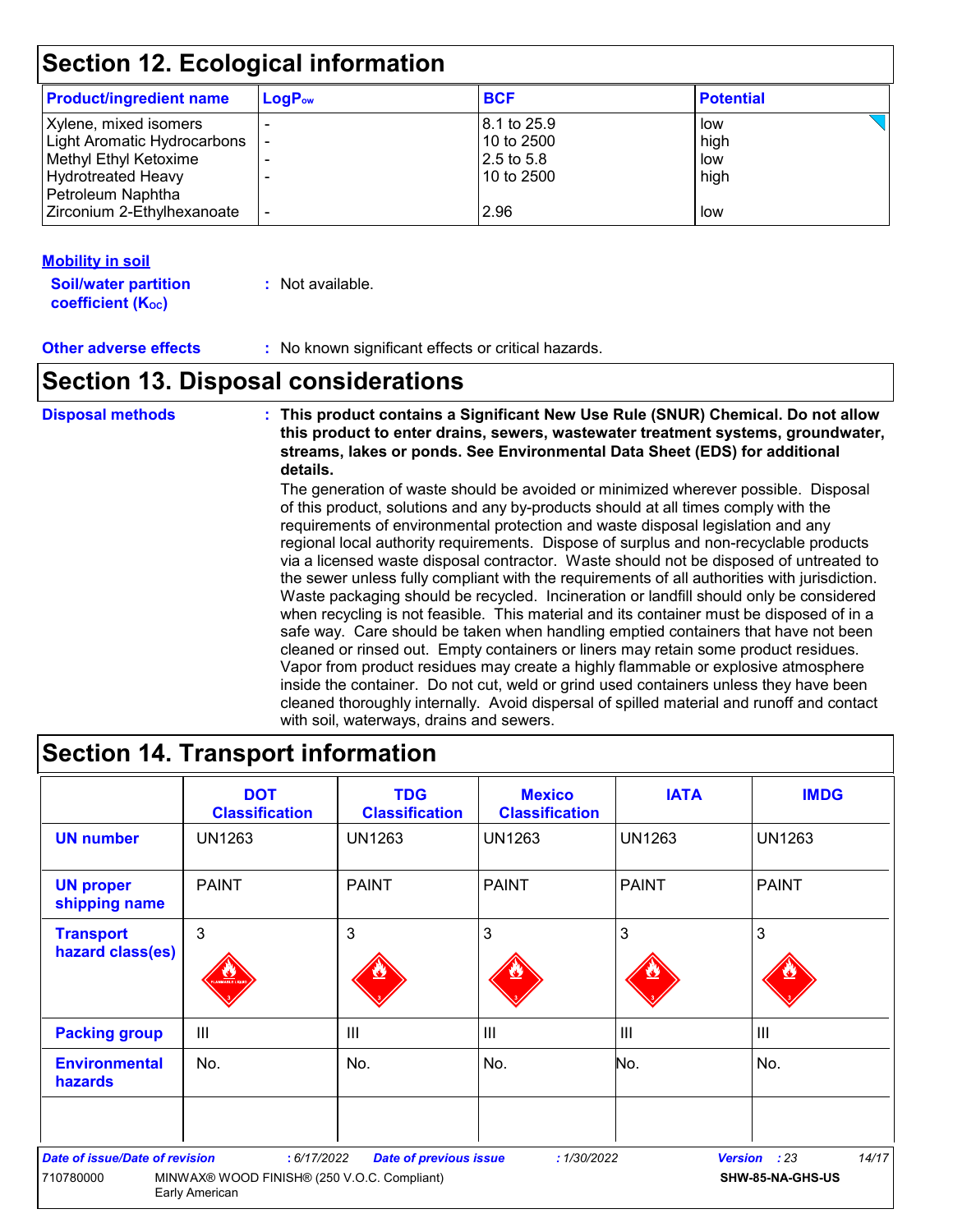| <b>Section 14. Transport information</b>                 |                                                                                                                                                                                                                                                                                                                                          |                                                                                                                                                                                                                                                                                                                                                                                                                                                                                                                                                                                                                                                                                     |                  |  |                                            |  |  |  |
|----------------------------------------------------------|------------------------------------------------------------------------------------------------------------------------------------------------------------------------------------------------------------------------------------------------------------------------------------------------------------------------------------------|-------------------------------------------------------------------------------------------------------------------------------------------------------------------------------------------------------------------------------------------------------------------------------------------------------------------------------------------------------------------------------------------------------------------------------------------------------------------------------------------------------------------------------------------------------------------------------------------------------------------------------------------------------------------------------------|------------------|--|--------------------------------------------|--|--|--|
| <b>Additional</b><br>information                         | This product may<br>be re-classified as<br>"Combustible<br>Liquid," unless<br>transported by<br>vessel or aircraft.<br>Non-bulk<br>packages (less<br>than or equal to<br>119 gal) of<br>combustible<br>liquids are not<br>regulated as<br>hazardous<br>materials in<br>package sizes<br>less than the<br>product reportable<br>quantity. | Product classified<br>as per the<br>following sections<br>of the<br>Transportation of<br>Dangerous Goods<br>Regulations:<br>2.18-2.19 (Class<br>3).                                                                                                                                                                                                                                                                                                                                                                                                                                                                                                                                 |                  |  | <b>Emergency</b><br>schedules F-E, S-<br>E |  |  |  |
|                                                          | <b>ERG No.</b>                                                                                                                                                                                                                                                                                                                           | <b>ERG No.</b>                                                                                                                                                                                                                                                                                                                                                                                                                                                                                                                                                                                                                                                                      | <b>ERG No.</b>   |  |                                            |  |  |  |
|                                                          | 128                                                                                                                                                                                                                                                                                                                                      | 128                                                                                                                                                                                                                                                                                                                                                                                                                                                                                                                                                                                                                                                                                 | 128              |  |                                            |  |  |  |
| <b>Special precautions for user :</b>                    |                                                                                                                                                                                                                                                                                                                                          | Multi-modal shipping descriptions are provided for informational purposes and do not<br>consider container sizes. The presence of a shipping description for a particular<br>mode of transport (sea, air, etc.), does not indicate that the product is packaged<br>suitably for that mode of transport. All packaging must be reviewed for suitability<br>prior to shipment, and compliance with the applicable regulations is the sole<br>responsibility of the person offering the product for transport. People loading and<br>unloading dangerous goods must be trained on all of the risks deriving from the<br>substances and on all actions in case of emergency situations. |                  |  |                                            |  |  |  |
| <b>Transport in bulk according</b><br>to IMO instruments | Not available.<br>÷.                                                                                                                                                                                                                                                                                                                     |                                                                                                                                                                                                                                                                                                                                                                                                                                                                                                                                                                                                                                                                                     |                  |  |                                            |  |  |  |
|                                                          |                                                                                                                                                                                                                                                                                                                                          | <b>Proper shipping name</b>                                                                                                                                                                                                                                                                                                                                                                                                                                                                                                                                                                                                                                                         | : Not available. |  |                                            |  |  |  |
| <b>Section 15. Regulatory information</b>                |                                                                                                                                                                                                                                                                                                                                          |                                                                                                                                                                                                                                                                                                                                                                                                                                                                                                                                                                                                                                                                                     |                  |  |                                            |  |  |  |

| <b>U.S. Federal regulations</b> |                                                                     |                        | : TSCA 5(a)2 final significant new use rules: Chlorodiazocarboxylate                                                                                                                                                                                       |  |
|---------------------------------|---------------------------------------------------------------------|------------------------|------------------------------------------------------------------------------------------------------------------------------------------------------------------------------------------------------------------------------------------------------------|--|
|                                 | List name                                                           | <b>Chemical name</b>   | <b>Notes</b>                                                                                                                                                                                                                                               |  |
|                                 | United States - TSCA 5(a)<br>2 - Final significant new<br>use rules | Chlorodiazocarboxylate |                                                                                                                                                                                                                                                            |  |
|                                 |                                                                     |                        | This product contains a Significant New Use Rule (SNUR) Chemical. Do not allow this<br>product to enter drains, sewers, was tewater treatment systems, groundwater, streams,<br>lakes or ponds. See Environmental Data Sheet (EDS) for additional details. |  |
| <b>CADA 040</b>                 |                                                                     |                        |                                                                                                                                                                                                                                                            |  |

#### **SARA 313**

SARA 313 (40 CFR 372.45) supplier notification can be found on the Environmental Data Sheet.

### **California Prop. 65**

WARNING: This product contains chemicals known to the State of California to cause cancer and birth defects or other reproductive harm.

#### **International regulations**

| Date of issue/Date of revision                                             |  | : 6/17/2022 | Date of previous issue | 1/30/2022        | <b>Version</b> : 23 |  | 15/17 |
|----------------------------------------------------------------------------|--|-------------|------------------------|------------------|---------------------|--|-------|
| MINWAX® WOOD FINISH® (250 V.O.C. Compliant)<br>710780000<br>Early American |  |             |                        | SHW-85-NA-GHS-US |                     |  |       |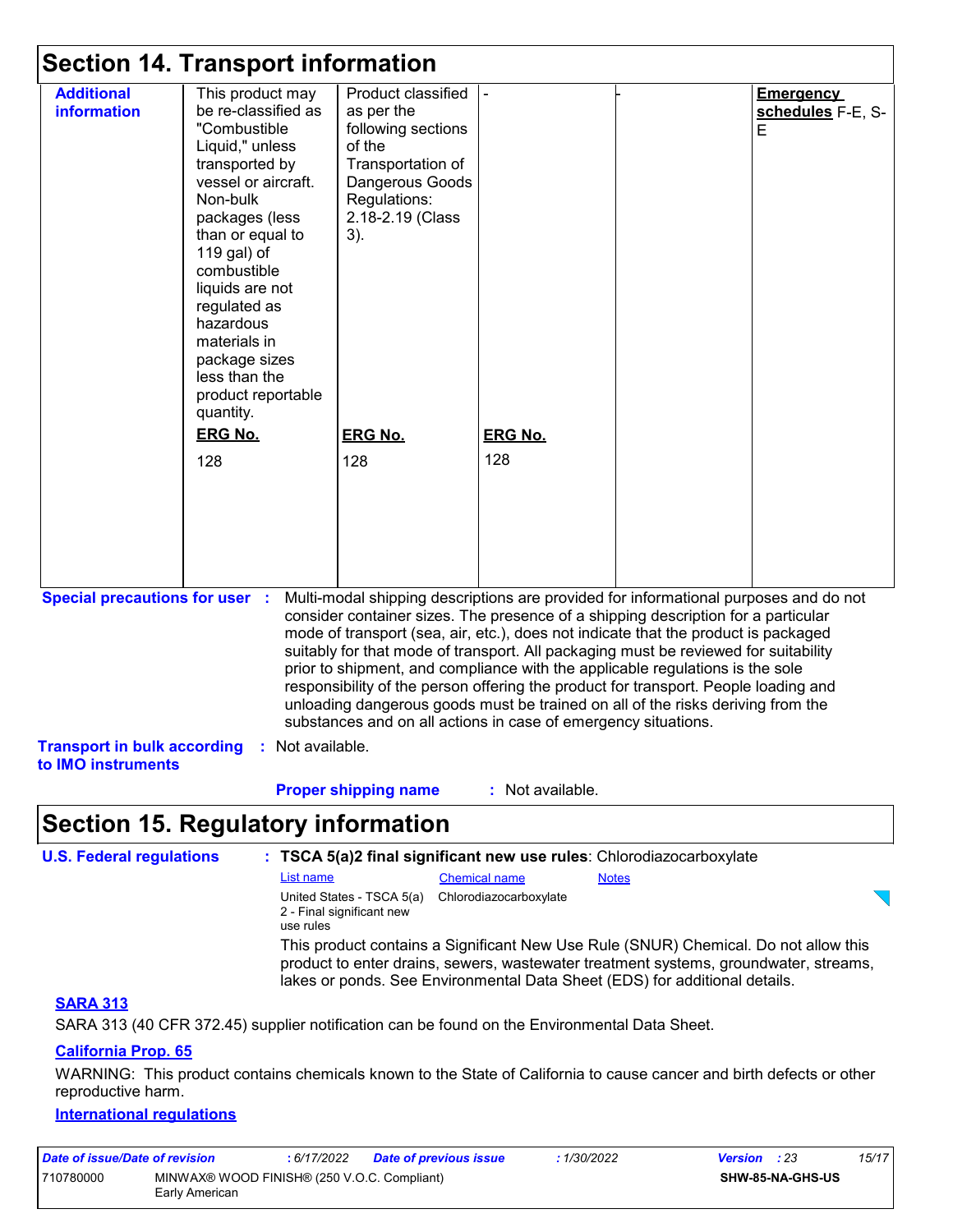## **Section 15. Regulatory information**

| <b>International lists</b> | : Australia inventory (AIIC): Not determined.                |
|----------------------------|--------------------------------------------------------------|
|                            | China inventory (IECSC): Not determined.                     |
|                            | Japan inventory (CSCL): Not determined.                      |
|                            | Japan inventory (ISHL): Not determined.                      |
|                            | Korea inventory (KECI): Not determined.                      |
|                            | New Zealand Inventory of Chemicals (NZIoC): Not determined.  |
|                            | Philippines inventory (PICCS): Not determined.               |
|                            | Taiwan Chemical Substances Inventory (TCSI): Not determined. |
|                            | Thailand inventory: Not determined.                          |
|                            | Turkey inventory: Not determined.                            |
|                            | Vietnam inventory: Not determined.                           |

### **Section 16. Other information**

**Hazardous Material Information System (U.S.A.)**



**The customer is responsible for determining the PPE code for this material. For more information on HMIS® Personal Protective Equipment (PPE) codes, consult the HMIS® Implementation Manual.**

**Caution: HMIS® ratings are based on a 0-4 rating scale, with 0 representing minimal hazards or risks, and 4 representing significant hazards or risks. Although HMIS® ratings and the associated label are not required on SDSs or products leaving a facility under 29 CFR 1910.1200, the preparer may choose to provide them. HMIS® ratings are to be used with a fully implemented HMIS® program. HMIS® is a registered trademark and service mark of the American Coatings Association, Inc.**

**Procedure used to derive the classification**

| <b>Classification</b>                                           | <b>Justification</b>  |
|-----------------------------------------------------------------|-----------------------|
| FLAMMABLE LIQUIDS - Category 3                                  | On basis of test data |
| SKIN SENSITIZATION - Category 1                                 | Calculation method    |
| <b>TOXIC TO REPRODUCTION - Category 2</b>                       | Calculation method    |
| SPECIFIC TARGET ORGAN TOXICITY (REPEATED EXPOSURE) - Category 2 | Calculation method    |
| <b>ASPIRATION HAZARD - Category 1</b>                           | Calculation method    |
| $1.111 - 4.21$                                                  |                       |

| <b>FIBIOLA</b>                    |                                                                                                                                                                                                                                                                                                                                                                                                                                                                                                                                                                                                                       |
|-----------------------------------|-----------------------------------------------------------------------------------------------------------------------------------------------------------------------------------------------------------------------------------------------------------------------------------------------------------------------------------------------------------------------------------------------------------------------------------------------------------------------------------------------------------------------------------------------------------------------------------------------------------------------|
| Date of printing                  | : 6/17/2022                                                                                                                                                                                                                                                                                                                                                                                                                                                                                                                                                                                                           |
| Date of issue/Date of<br>revision | : 6/17/2022                                                                                                                                                                                                                                                                                                                                                                                                                                                                                                                                                                                                           |
| Date of previous issue            | : 1/30/2022                                                                                                                                                                                                                                                                                                                                                                                                                                                                                                                                                                                                           |
| <b>Version</b>                    | : 23                                                                                                                                                                                                                                                                                                                                                                                                                                                                                                                                                                                                                  |
| <b>Key to abbreviations</b>       | $\therefore$ ATE = Acute Toxicity Estimate<br>BCF = Bioconcentration Factor<br>GHS = Globally Harmonized System of Classification and Labelling of Chemicals<br>IATA = International Air Transport Association<br>IBC = Intermediate Bulk Container<br><b>IMDG = International Maritime Dangerous Goods</b><br>LogPow = logarithm of the octanol/water partition coefficient<br>MARPOL = International Convention for the Prevention of Pollution From Ships, 1973<br>as modified by the Protocol of 1978. ("Marpol" = marine pollution)<br>$N/A = Not available$<br>SGG = Segregation Group<br>$UN = United Nations$ |

**Indicates information that has changed from previously issued version.**

| Date of issue/Date of revision                                             |  | 6/17/2022 | <b>Date of previous issue</b> | : 1/30/2022 | <b>Version</b> : 23     |  | 16/17 |
|----------------------------------------------------------------------------|--|-----------|-------------------------------|-------------|-------------------------|--|-------|
| 710780000<br>MINWAX® WOOD FINISH® (250 V.O.C. Compliant)<br>Early American |  |           |                               |             | <b>SHW-85-NA-GHS-US</b> |  |       |